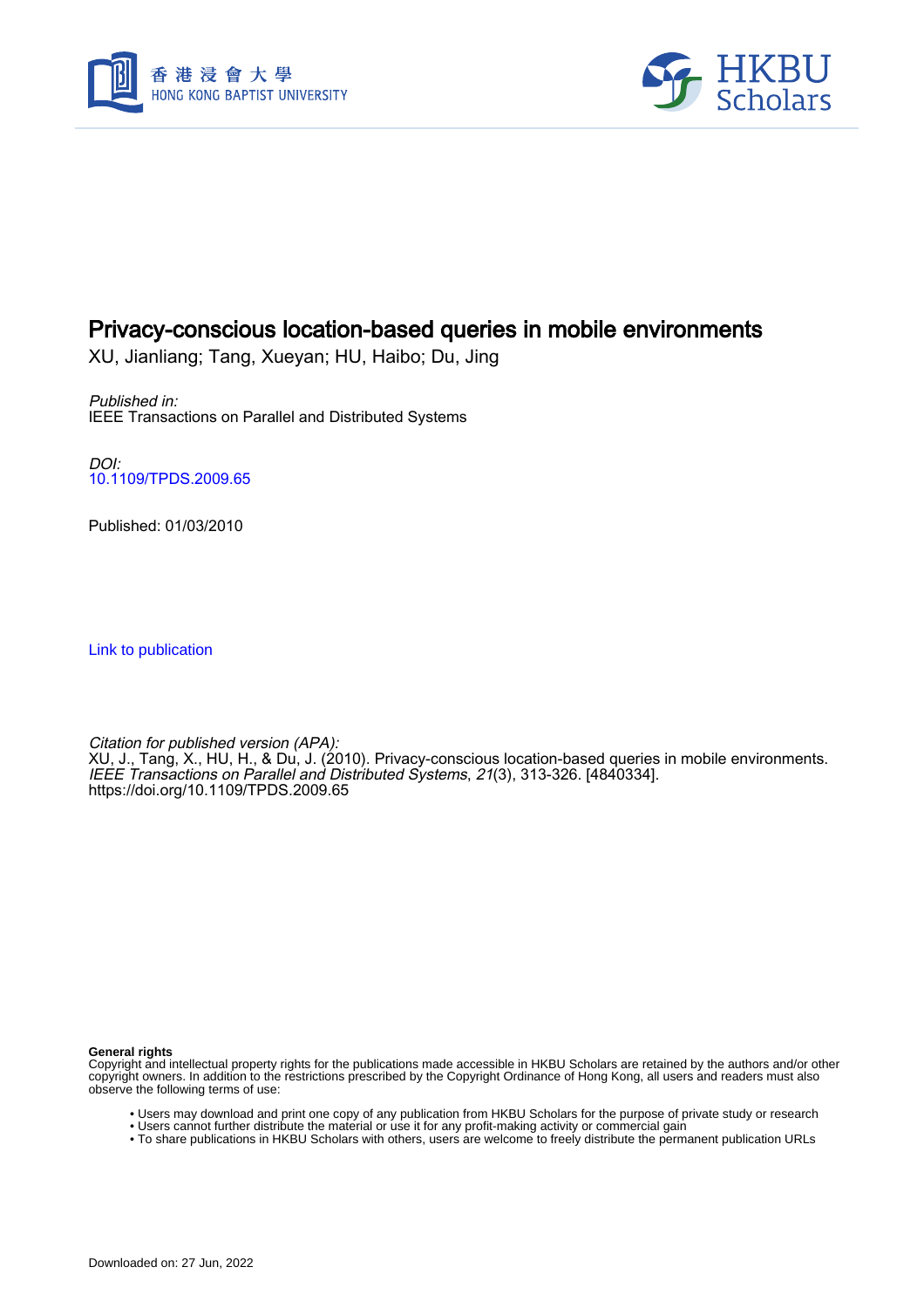# Privacy-Conscious Location-Based Queries in Mobile Environments

Jianliang Xu, *Senior Member, IEEE,* Xueyan Tang, *Member, IEEE,* Haibo Hu, and Jing Du

**Abstract**—In location-based services, users with location-aware mobile devices are able to make queries about their surroundings anywhere and at any time. While this ubiquitous computing paradigm brings great convenience for information access, it also raises concerns over potential intrusion into user location privacy. To protect location privacy, one typical approach is to cloak user locations into spatial regions based on user-specified privacy requirements, and to transform location-based queries into region-based queries. In this paper, we identify and address three new issues concerning this location cloaking approach. First, we study the representation of cloaking regions and show that a circular region generally leads to a small result size for region-based queries. Second, we develop a mobility-aware location cloaking technique to resist trace analysis attacks. Two cloaking algorithms, namely *MaxAccu Cloak* and *MinComm Cloak*, are designed based on different performance objectives. Finally, we develop an efficient polynomial algorithm for evaluating circular-region-based kNN queries. Two query processing modes, namely *bulk* and *progressive*, are presented to return query results either all at once or in an incremental manner. Experimental results show that our proposed mobility-aware cloaking algorithms significantly improve the quality of location cloaking in terms of an entropy measure without compromising much on query latency or communication cost. Moreover, the progressive query processing mode achieves a shorter response time than the bulk mode by parallelizing the query evaluation and result transmission.

✦

**Index Terms**—Location-based services, location privacy, query processing, mobile computing.

## **1 INTRODUCTION**

Location-based services (LBS) are emerging as a major application of mobile geospatial technologies [1], [10], [16], [21]. In LBS, users with location-aware mobile devices are able to make queries about their surroundings anywhere and at any time. Spatial range queries and  $k$ -nearest-neighbor  $(kNN)$ queries are two types of the most commonly used queries in LBS. For example, a user can make a range query to find out all shopping centers within a certain distance of her current location, or make a  $kNN$  query to find out the  $k$  nearest gas stations. In these queries, the user has to provide the LBS server with her current location. The disclosure of location information to the server, however, raises privacy concerns, which have hampered the widespread use of LBS [25]. Thus, how to provision location-based services while protecting user location privacy has recently become a hot research topic [10], [12], [18], [19], [20].

Location cloaking is one typical approach to protecting user location privacy in LBS. Upon receiving a location-based spatial query (e.g., a range query or a  $kNN$  query) from the user, the system cloaks the user's current location into a *cloaking region* based on the user's privacy requirement. The location-based spatial query is thus transformed into a *region-based spatial query* before being sent to the LBS server. The LBS server then evaluates the region-based query and returns a *result superset*, which contains the query results for



Fig. 1. Dynamic Location Cloaking

all possible location points in the cloaking region. Finally, the system refines the result superset to generate the exact results for the query location. Figure 1a shows a sample NN query. Instead of providing the exact location  $l$ , the system submits a cloaking region  $R$  to the LBS server, which then returns the set of objects  $\{b, c, d\}$  that are the nearest neighbors of at least one point in R. Finally, among  $\{b, c, d\}$ , the system finds out the true nearest neighbor  $b$  of query location  $l$ . Throughout this query processing procedure, the LBS server knows only the region  $R$  in which the user is located, not the exact location l. In the literature, a variety of cloaking algorithms based on snapshot user locations have been developed for different privacy metrics (e.g., [6], [10], [11], [18], [20]).

In this paper, we identify and address three new issues concerning the location cloaking approach. We first show that the representation of a cloaking region has an impact on the result superset size of the region-based query. In general, a small result superset is preferred for saving the cost of data transmission and reducing the workload of the result refinement process (especially if this process is implemented on the mobile client). Our findings indicate that, given a privacy requirement, representing the cloaking region with a circle generally leads to a smaller result superset than using

<sup>•</sup> *Jianliang Xu, Haibo Hu, and Jing Du are with the Department of Computer Science, Hong Kong Baptist University, Kowloon Tong, Hong Kong. E-mail:* {*xujl,haibo,jdu*}*@comp.hkbu.edu.hk.*

<sup>•</sup> *Xueyan Tang is with the School of Computer Engineering, Nanyang Technological University, Nanyang Avenue, Singapore 639798. E-mail: asxytang@ntu.edu.sg.*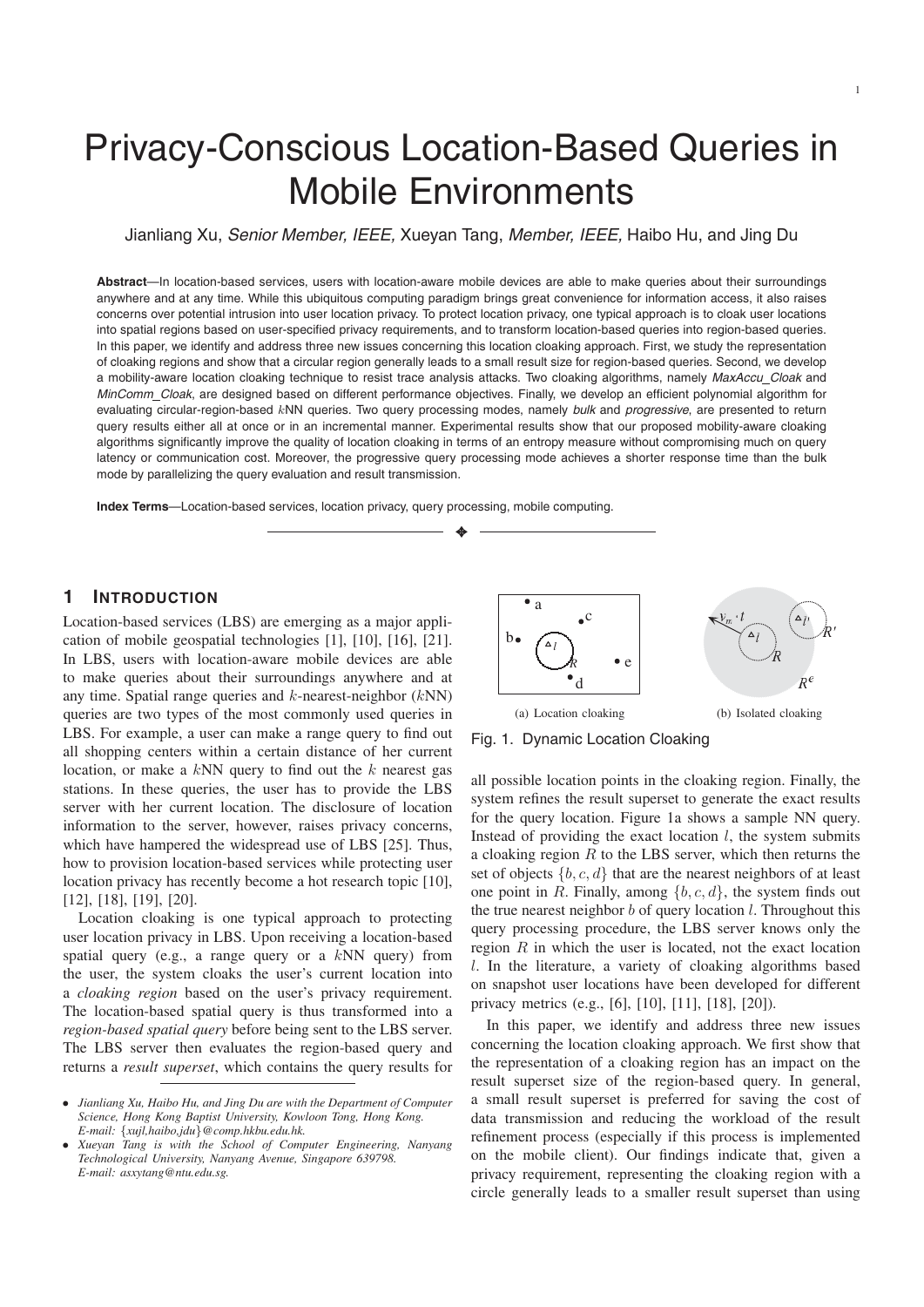other shapes.

Second, we consider the location cloaking problem for continuous LBS queries. In such scenarios, trace analysis attacks are possible by linking historical cloaking regions with user mobility patterns. Assume that in our previous example, the user issues a second query at location  $l'$  with a cloaking region  $R'$  (see Figure 1b). If the LBS server somehow learns the user's maximum possible moving speed  $v<sub>m</sub>$ , the server can draw a region  $R^e$  (the shaded area in Figure 1b) expanded from the last cloaking region  $R$  based on  $v_m$  and the interval t between the two queries. The server is then able to infer that the user must be located in the intersection area of  $R^e$  and  $R^{\prime}$ , which degrades the quality of location cloaking and may fail to meet the expected privacy requirement. The cloaking quality will further deteriorate with the analysis of more successive queries and cloaking regions. To address this issue, we develop a mobility-aware location cloaking technique that resists trace analysis attacks. Given that the server observes a cloaking region together with any series of historical cloaking regions, our proposed technique makes equal the derivable probability that the user will be located at any one point within the cloaking region. To achieve this, we leverage the probability theory to control the generation of cloaking regions and design two cloaking algorithms, namely *MaxAccu Cloak* and *MinComm Cloak*, based on different performance objectives. *MaxAccu Cloak* is designed to maximize the accuracy of query results, while *MinComm Cloak* attempts to reduce the network communication cost.

Finally, we investigate how to evaluate efficiently circularregion-based spatial queries on the LBS server. While the evaluation of circular-region-based range queries is straightforward, we develop an efficient  $O(kM^3)$  algorithm for evaluating circular-region-based  $kNN$  queries, where M is the cardinality of the spatial object set. In addition, we present two query processing modes, namely *bulk* and *progressive*, which return query results either all at once or in an incremental manner.

We conduct simulation experiments to evaluate the performance of the proposed location cloaking and query processing algorithms. The results show that the proposed mobility-aware cloaking algorithms outperform an isolated cloaking algorithm in terms of an entropy measure of cloaking quality, without compromising much on query latency or communication cost (and sometimes performing even better). Regarding the endto-end system performance, *MaxAccu Cloak* results in a very high query accuracy, while *MinComm Cloak* achieves a good balance between communication cost and query accuracy. When the result superset size is small, the bulk and progressive modes of query progressing perform similarly. For large result supersets that require a long time to evaluate and transmit, the progressive mode achieves a shorter user-perceived response time than the bulk mode by parallelizing the query evaluation and result transmission.

The rest of this paper is organized as follows. Section 2 surveys the related work on location privacy protection and spatial query processing. Section 3 gives an overview of our system model and location privacy metrics. Section 4 studies the representation of cloaking regions, followed by

Section 5, which presents the mobility-aware location cloaking algorithms. The processing of circular-region-based queries is discussed in Section 6. Section 7 experimentally evaluates the proposed location cloaking and query processing algorithms. Finally, Section 8 concludes this paper.

## **2 RELATED WORK**

**Location Privacy Protection.** There are two main approaches to protecting location privacy in LBS. The first approach relies on a trusted LBS server to restrict access to location data based on rule-based policies [8], [27]. The second approach runs a trustworthy agent between the client and the LBS server. Every time the user makes a location-based query, the agent anonymizes the user identity and/or location before forwarding the query to the LBS server [4], [10], [20]. Our study is under the framework of the second approach.

Early studies on location privacy protection considered object tracking applications, where a proxy server is employed to collect exact locations from moving clients and to anonymize location data through de-personalization before release. In [4], once a client enters a pre-defined zone, its identity is mixed with all other clients in the same zone. It appears that this idea can be extended to deal with trace analysis attacks by associating each LBS request with a different pseudonym. Unfortunately, this approach may not be effective because historical user locations are highly correlative and, hence, they could be re-linked using trajectory tracking methods (e.g., multi-target tracking [22]) even without knowing any identity [26].

Gruteser and Grunwald [10] proposed to achieve identity anonymity in LBS by spatio-temporal cloaking based on a  $k$ -anonymity model, that is, the cloaked location is made indistinguishable from the location information of at least  $k-1$  other users. To perform the spatial cloaking, they used a Quad-tree-like algorithm. Gedik and Liu [11], [12] extended this to a personalized  $k$ -anonymity model, in which users can specify the parameter  $k$  at a per-message level. They also developed a new cloaking algorithm called CliqueCloak. Ghinita *et al.* [9] proposed a location cloaking algorithm called hilbASR, in which all user locations are sorted and grouped by Hilbert space-filling curve ordering. In [2], Bettini *et al.* presented a framework to model various background attacks in LBS and discussed defense techniques to guarantee user anonymity. Bamba *et al.* [1] developed location cloaking algorithms for both k-anonymity and l-diversity models in a PrivacyGrid framework. While the above cloaking algorithms require to know the accurate locations of all users, in a more recent study [16], we developed a novel cloaking algorithm based on proximity information among mobile users, without the need to know their accurate locations. But like most existing cloaking algorithms, we considered only snapshot user locations in [16]. In this paper, we investigate the location cloaking problem for continuous LBS queries. In particular, we focus on trace analysis attacks and propose a new mobilityaware cloaking technique to resist them.

Xu and Cai [26] recently developed a trajectory cloaking algorithm that aims to reduce the cloaking area and the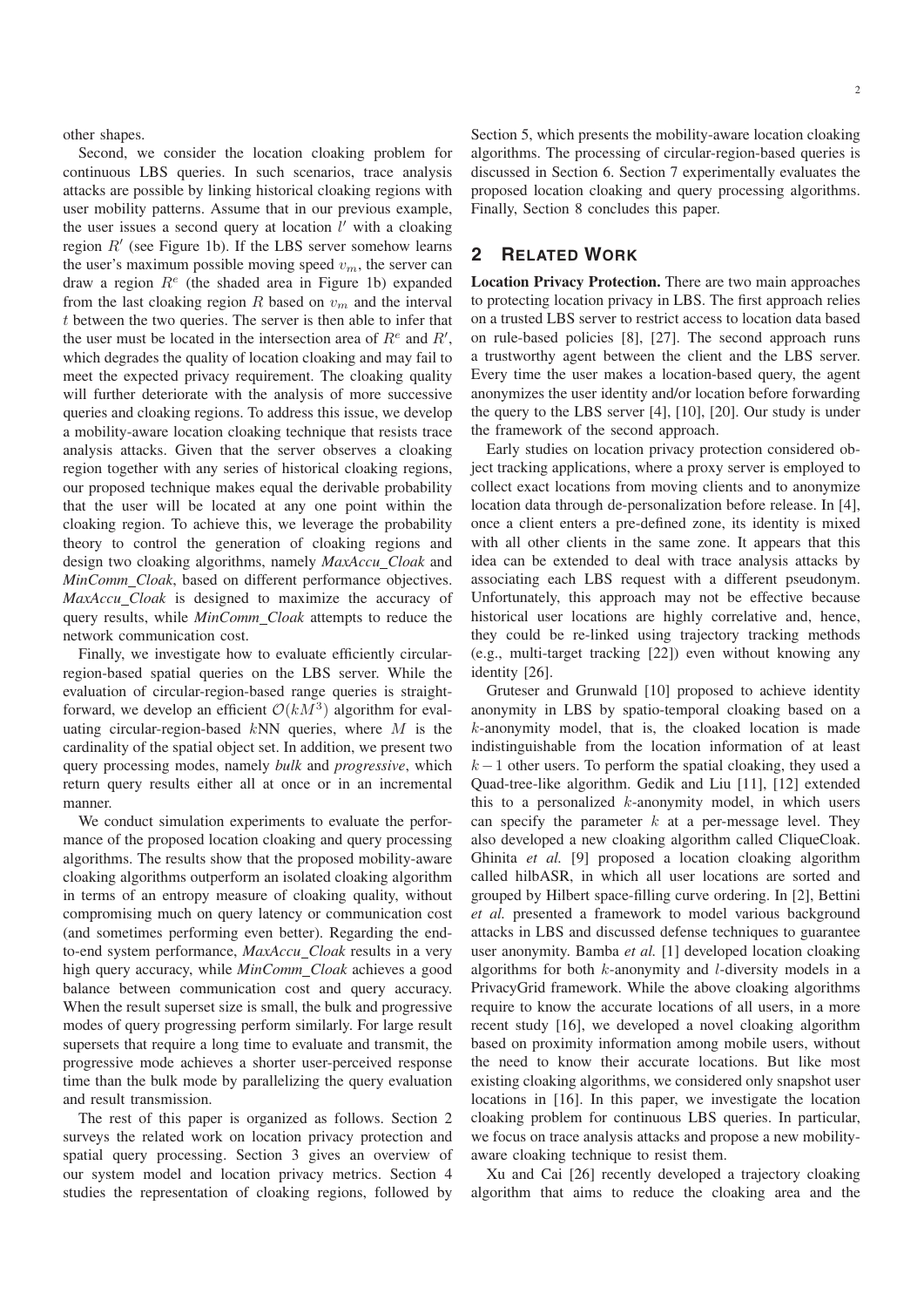frequency of location updates. The idea is to use historical user locations as footprints in performing k-anonymity cloaking. In contrast, we aim to prevent an adversary from utilizing historical cloaking regions to degrade the quality of current location cloaking.

**Spatial Query Processing.** A large body of research has investigated spatial query processing, in particular kNN queries. Most kNN query algorithms have focused on disk access methods based on R-tree-like index structures [13]. The branchand-bound approach is often employed in query evaluation to traverse the index and prune search space. Various query evaluation algorithms differ in terms of the visiting order of index nodes and the metric used to prune search space [14], [23]. Whereas the previous studies investigated the  $kNN$ problem for a location point or a line segment only, our recent work has developed an evaluation strategy for rectangularregion-based  $kNN$  queries that retrieve the  $k$ -nearest neighbors of all possible location points in a rectangular region [15]. We remark that the strategy developed in [15] is based on the fact that the perimeter of a rectangle can be decomposed into a set of straight-line segments. But because such decomposition is infeasible for a circle, the strategy of [15] cannot be extended to evaluate circular-region-based kNN queries. In another related work [5], Cheng *et al.* developed algorithms for evaluating probabilistic queries over imprecise object locations. In contrast, we are interested in using imprecise locations to retrieve result supersets through region-based spatial queries.

Parallel to our work, Mokbel *et al.* [20] and Kalnis *et al.* [18] have investigated both the location cloaking and query processing problems. But our work differs from theirs in several respects. First, like other previous studies [10], [11], [12], the location cloaking algorithms in [18] and [20] account for snapshot user locations only. Neither of them considers continuous queries and trace analysis attacks. In contrast, we focus on location cloaking for protecting against trace analysis attacks for continuous queries. Second, [18] and [20] did not study the issue of how to represent a cloaking region. In this paper, we show that a circular cloaking region generally leads to a small result superset size, and thus we focus on query processing algorithms for circular regions. Finally, [20] investigated *bulk* query processing for rectangular regions only. Though [18] developed a *bulk* processing algorithm for circular-region-based kNN queries, the algorithm has an exponential time complexity of  $\mathcal{O}(M^k)$ , where M is the cardinality of the spatial object set. In this paper, we propose a polynomial  $O(kM^3)$  algorithm for circular-region-based kNN queries. Furthermore, we develop a novel *progressive* query processing algorithm, which is favorable to slow mobile networks.

## **3 SYSTEM MODEL AND PRIVACY METRICS**

## **3.1 System Model**

This section describes the system model under our study. We consider mobile clients that are equipped with wireless interfaces to communicate with the Internet. We assume that mobile clients are location-aware, that is, they are able to



Fig. 2. System Architecture

position their locations at any time. The users of mobile clients are interested in querying public spatial objects (e.g., hotels, restaurants, gas stations, etc.) related to their current locations. We consider two types of location-based spatial queries. A *range query*, specified with the user's current location l and a distance  $d_r$ , retrieves all the objects lying in the circle centered at *l* with radius  $d_r$ . A kNN query, specified with the user's current location  $l$  and a parameter  $k$ , retrieves the  $k$  nearest objects to l.

Figure 2 illustrates the procedure for processing a locationbased query. After the user issues such a query, the mobile client sends the query  $Q = \{l, q\}$ , where l is the current location and  $q$  includes other query parameter(s), to a location cloaking agent. The cloaking agent then cloaks the location l into a region  $R$  ( $l \in R$ ) based on the user's privacy requirement, and forwards the modified query  $Q' = \{R, q\}$ to the LBS server. The LBS server evaluates  $Q'$  and returns the results of  $Q'$  to the cloaking agent. Since the results of  $Q'$ are a superset of the results of Q, the cloaking agent refines the results of  $Q'$  to obtain the exact results of  $Q$  and finally returns them to the mobile client. In this procedure, we focus on two performance objectives: (1) to optimize the quality of location cloaking with respect to trace analysis attacks while satisfying the user-specified privacy requirement, and (2) to make the size of the results of  $Q'$  as small as possible for saving the cost of data transmission and the workload of the cloaking agent in downloading and refining them.

We remark that in the system architecture, the location cloaking agent runs between the mobile client and the LBS server. It may be implemented on an Internet-resident proxy or incorporated into the mobile client. These two solutions have different performance tradeoffs. The first proxy-based solution greatly alleviates the workload of the mobile client by delegating the tasks of location cloaking and result refinement to the resource-richer proxy. But implementing the proxybased solution is not cost free. First, the connection between the mobile client and the proxy has to be secured to prevent disclosure of location data in network transmission (e.g., by applying proper encryption and authentication protocols), which incurs extra processing overhead at the mobile client. These measures are not needed, however, in the second clientbased solution. Second, since the proxy owns the private information about mobile users (including their privacy preferences as well as current and historical locations), more security risks would be introduced owing to the presence of the proxy. The proxy can become a new target of attacks and a potential performance bottleneck. A system administrator can determine where to implement the location cloaking agent by taking into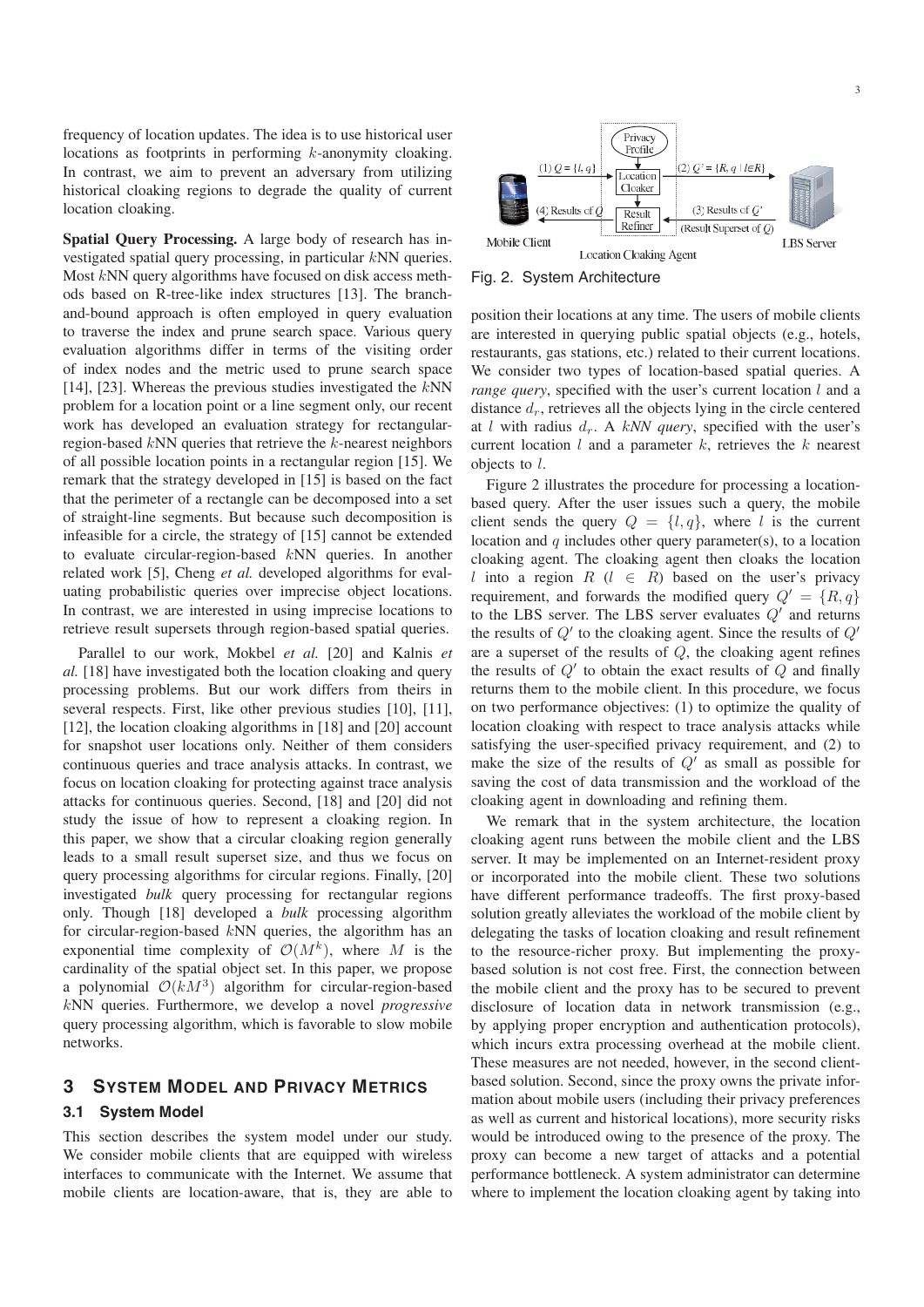consideration the bandwidth budget, client capabilities, and security requirements.

Yet, regardless of which solution the system adopts, the following issues arising from the location cloaking approach deserve our investigation: (1) how to represent cloaking regions in terms of shape such that the result size of the regionbased query  $Q'$  is minimized (Section 4); (2) how to effectively perform location cloaking on the location cloaking agent so that the cloaking quality is optimized against trace analysis attacks (Section 5); and (3) how to efficiently evaluate regionbased spatial queries (on the LBS server) to reduce the query response time (Section 6). It is worth noting that the techniques proposed in this paper are beneficial to both proxy-based and client-based solutions.

#### **3.2 Privacy Metrics**

We employ an intuitive privacy metric for location anonymity, that is, the area of the cloaking region (or briefly, *the cloaking area*). A user specifies a minimum acceptable cloaking area for each query. For example, a user can set the minimum acceptable cloaking area to one square mile. To consider resistance to trace analysis attacks, the quality of location cloaking is measured by *entropy*, a well-known metric for quantifying the amount of uncertainty in information theory. Suppose it can be derived that the probability density function for the user to be at location l in cloaking region R is  $p(l)$ , the entropy is then defined by

$$
-\int_{l\in R} p(l)\ln p(l)\,\mathrm{d}l.\tag{1}
$$

Given a cloaking region, entropy will be zero if it is derived that the user is at some location with 100% probability. Entropy will increase if the user location is more uncertain, and will be maximized when the derivable probability for the user to be at any location in the region is equal.

### **4 REPRESENTATION OF CLOAKING REGIONS**

In this section, we study the representation of cloaking regions. Given a cloaking area, we are interested in finding out how to represent the cloaking region in terms of shape such that the result size of the region-based query is minimized. It is worth noting that the representation of a cloaking region is independent of the issue of maximizing entropy in location cloaking. For any cloaking region of a given area, irrespective of its shape, entropy is maximized when the derivable probability for the user to be at any location in the region is uniform across that region.

Consider a region-based  $kNN$  query that retrieves the  $k$ nearest neighbors of all the points in the region. The following theorem shows that the result of a region-based  $kNN$  query should include all objects in the region as well as the kNNs of the points on the perimeter of the region.

*Theorem 1:* An object  $o$  is in the  $kNN$  results of region  $R$ if and only if: i)  $o \in R$ , or ii) *o* is in the kNN results of some point on the perimeter of R.

**Proof:** Obviously any object inside R is the NN of the same point it occupies. Next, we use a proof-by-contradiction



Fig. 3. Proof of Theorem 1



Fig. 4. Solution Space of a Region-based  $kNN$  Query

approach to show that if an object outside  $R$  is the *i*-th NN  $(i \leq k)$  of a point inside R, this object must be in the *i*NN results (and hence the kNN results) of some point on the perimeter of R.

As shown in Figure 3, suppose that object  $a$  is the  $i$ -th NN of point  $p$  inside  $R$ . Assume on the contrary that  $a$  is not in the  $iNN$  results of any point on the perimeter of  $R$ . Consider the intersecting point  $p'$  of the segment  $\overline{pa}$  and the perimeter of R. It follows that a is not in the iNN results of  $p'$ . Thus, the iNN results of p' and p overlap by at most  $i - 1$  objects. As a result, there must exist an object b in the iNN results of  $p'$ that is not in the *iNN* results of p. This implies  $|p'b| \leq |p'a|$ . Thus, we have  $|pb| < |p'b| + |pp'| \le |p'a| + |pp'| = |pa|$ . This means that  $b$  is closer to  $p$  than  $a$ , which contradicts the hypothesis that  $a$  is the  $i$ -th NN of  $p$ , and that  $b$  is not in the  $iNN$  results of  $p$ . Hence, the theorem is proven.

To simplify our analysis, we follow the previous work of [3] and assume that the spatial objects to be queried are uniformly distributed in the search space. Denote by  $\rho$  the object density. According to [3], the average distance between a query point and its  $k$ -th NN is given by

$$
d_{kNN} = \sqrt{\frac{k}{\pi \rho}}.\t(2)
$$

Following Theorem 1, the solution space for a region-based kNN query can be approximated by the area extended from the query region by a distance of  $d_{kNN}$  (see the shaded areas in Figure 4).<sup>1</sup> Thus, we estimate the size of the  $kNN$  results  $|\mathcal{R}_{kNN}|$  by the number of objects lying in the approximated solution space. Let  $A$  and  $P$  respectively be the area and the perimeter length of the query region. For a general convex

<sup>1.</sup> Note that this is neither a necessary nor a sufficient condition for an object to be part of the kNN results.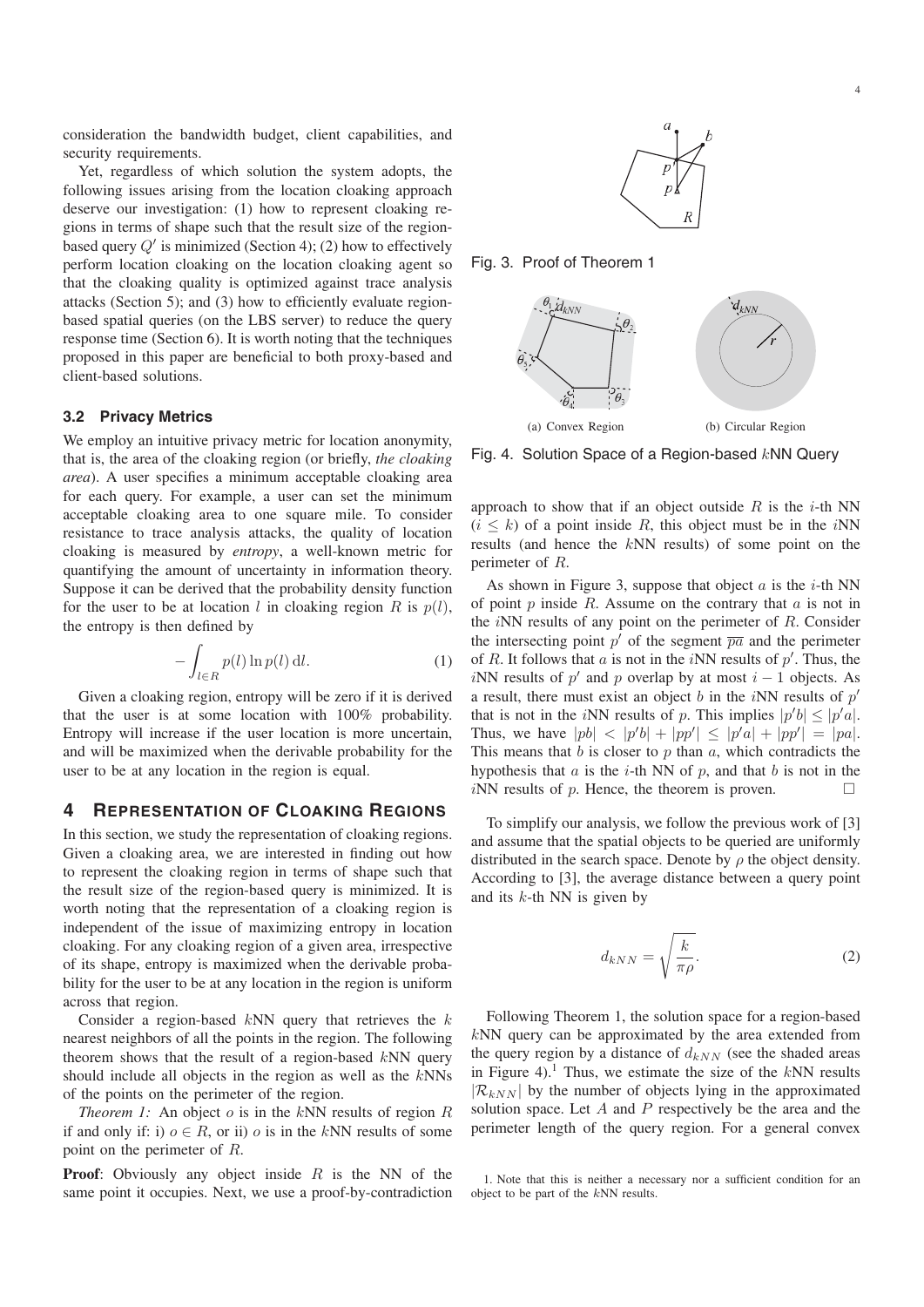region (Figure 4a), we obtain

$$
|\mathcal{R}_{kNN}| = (A + P \cdot d_{kNN} + \sum_{i} \frac{1}{2} \theta_i d_{kNN}^2) \cdot \rho
$$

$$
= A \cdot \rho + P \cdot \sqrt{\frac{k\rho}{\pi}} + k. \tag{3}
$$

Similarly, for a region-based range query, we can estimate the size of its query results as

$$
|\mathcal{R}_{range}| = (A + P \cdot d_r + \pi d_r^2) \cdot \rho,
$$
 (4)

where  $d_r$  is the radius of the query range.

*Theorem 2:* Comparing different shapes for a cloaking region of area A, a circle gives the smallest value for both  $|\mathcal{R}_{kNN}|$  in Eq. (3) and  $|\mathcal{R}_{range}|$  in Eq. (4).

**Proof**: Given a cloaking area A, from Eq. (3) (or (4)), the relative value of  $|\mathcal{R}_{kNN}|$  (or  $|\mathcal{R}_{range}|$ ) is determined by the perimeter length  $P$ . It is well known that a circle (see Figure 4b) has the shortest perimeter under a fixed area.  $\Box$ 

Theorem 2 implies that given a cloaking area, a circular region is expected to give the smallest result set for both range and kNN queries under a uniform distribution of spatial objects. Figure 5a compares the result sizes obtained by using both the circular and square cloaking regions of area  $10^{-5}$  for kNN queries on a dataset containing 300,000 objects randomly distributed in a unit space. The simulation results in Figure 5a are the average of  $1,000$  random queries on the dataset;<sup>2</sup> the analytical results are computed using Eq. (3). It can be seen that the analytical results well match the simulation results, and the average result size given by a circular cloaking region is less than that given by a square region of the same area. We also compare circular and square cloaking regions for a real California dataset where the objects are not uniformly distributed (see Section 7 for more details about this dataset). As shown in Figure 5b, a circular cloaking region again leads to a smaller result size than a square cloaking region. Thus, in the rest of this paper we will use circles to represent cloaking regions.



Fig. 5. Size of the  $kNN$  Results

## **5 MOBILITY-AWARE LOCATION CLOAKING**

We now study how to generate circular cloaking regions based on privacy requirements. Under isolated cloaking, for each query with a cloaking area requirement  $A_{min}$ , a circle with

2. To allow for fair comparison, both the circular and square cloaking regions are formed with the query point at the centroid.

radius  $\sqrt{A_{min}/\pi}$  covering the user location l is randomly generated to serve as the cloaking region. But this scheme is vulnerable to trace analysis attacks. As discussed in the Introduction, by correlating the query trace and some knowledge of mobility pattern, the LBS server (adversary) is able to derive possible user locations in the cloaking region. This leads to a significant degradation of the quality of location cloaking. In this section, we develop an optimal mobility-aware cloaking technique that works as follows. The cloaking region of the first query is generated randomly. For each subsequent query, we control the generation of cloaking regions to maximize the cloaking quality in terms of entropy as defined in Eq. (1), that is, given that the server observes a cloaking region together with any series of historical cloaking regions, the derivable probability for the user to be located at any point in the cloaking region is equal.

#### **5.1 Problem Formulation**

We consider a general user mobility pattern that is known to the mobile client. We assume, in the worst case, that the adversary also knows the user mobility pattern and thus has the potential to conduct trace analysis attacks. The user mobility pattern may be built by the adversary based on traces (of non-privacy-conscious users of the same type) or mobility scenarios (e.g., the random walk model is good to model the mobility pattern of pedestrians in small-scale urban areas) [17].

Denote by O the center of the cloaking region produced for the last query (with a radius of  $r = \sqrt{A_{min}/\pi}$ ). Assume that at the time of the last query, the probability for the user to be located at any point in the last cloaking region is equal. Suppose that the user moves in all directions with equal probability. Let  $u(x)$  be the probability density function of the new user location being distance x away from  $O$  at the time of the new query. It follows that

$$
\int_0^D u(x) \mathrm{d}x = 1,\tag{5}
$$

where  $D$  is the farthest possible distance that the user can travel since the last query,  $D = \min\{y \mid \forall x \geq y, u(x) = 0\}.$ 



Fig. 6. Last and New Cloaking Regions

Denote by  $O'$  the center of the new cloaking region. Suppose that the generation of the new cloaking region is governed by the probability density function  $p(z|y)$  for making  $O'$  distance z away from O given that the user is distance y away from O at the time of the new query (see Figure 6). In order for the new cloaking region to cover the user,  $O'$  must be within a distance of  $r$  from the user's new location, i.e.,  $max{0, y - r} \le z \le min{D - r, y + r}.$  Thus, we have

$$
\int_{\max\{0,y-r\}}^{\min\{D-r,y+r\}} p(z|y)dz = 1.
$$
 (6)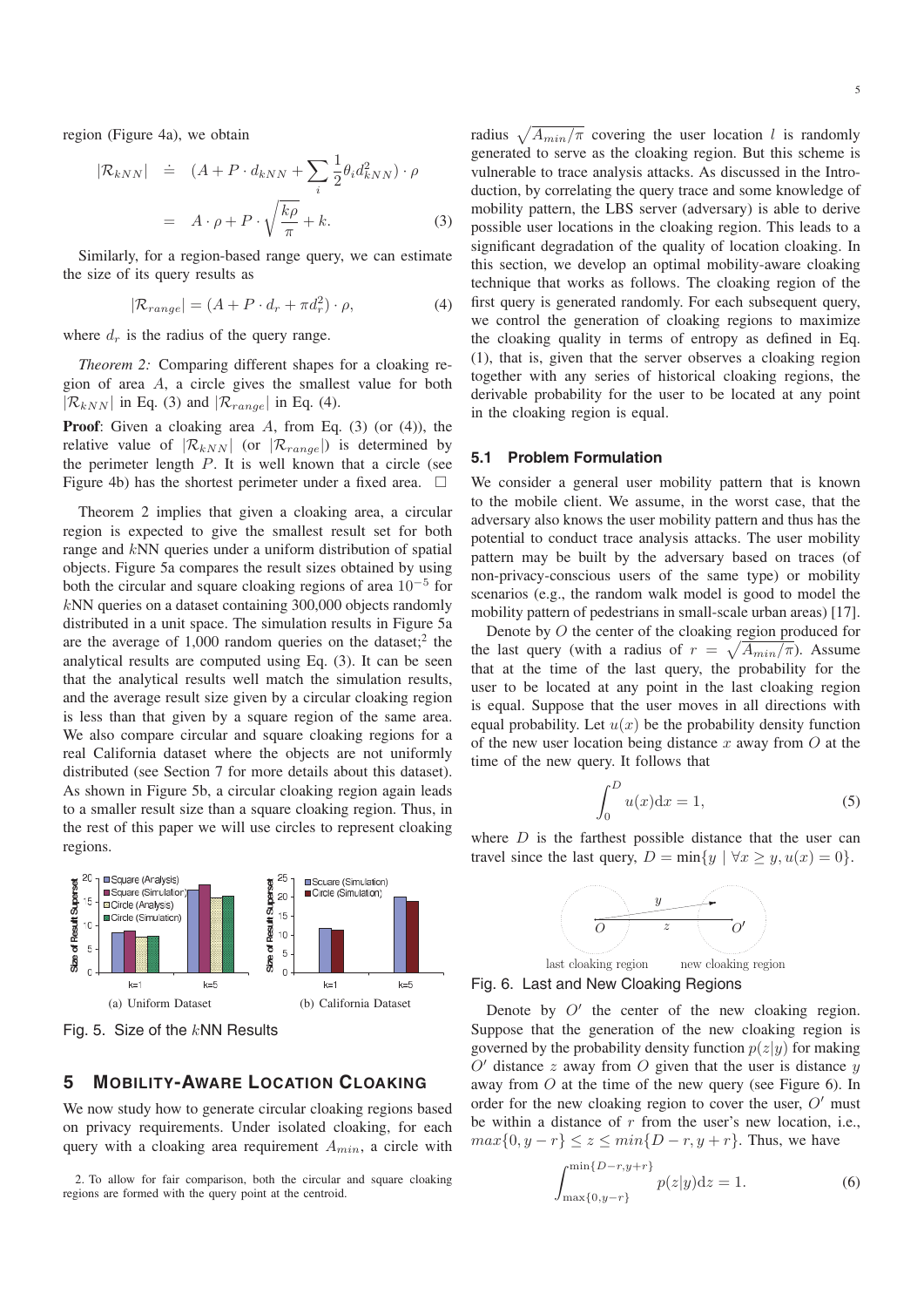Our goal is to determine the  $p(z|y)$  function such that the derivable probability for the new user to be located at any point is uniform across the new cloaking region, i.e., to maximize entropy. To mathematically characterize this objective, we define  $q(y|z)$  as the derivable probability density function of the new user location being distance  $y$  away from the center  $O$ of the last cloaking region given that the center  $O'$  of the new cloaking region is distance  $z$  away from  $\ddot{O}$ . For the user to be equally possible at any point in the new cloaking region,  $q(y|z)$ should be proportional to the length of the arc (centered at O and with radius  $y$ ) overlapping with the new cloaking region (as indicated by the solid arc in Figure 7b; hereafter referred to as the *overlapping arc length*). Below we analyze the value of  $q(y|z)$  under maximum-entropy cloaking.

• Assume  $z \ge r$ . If  $0 \le y \le z - r$  (Figure 7a) or  $y \ge z + r$ (Figure 7c), the overlapping arc length is 0. If  $z - r <$  $y \le z + r$  (Figure 7b), the overlapping arc length is  $2\alpha y = 2$  arccos  $\frac{y^2 + z^2 - r^2}{2yz} \cdot y$ . Therefore, after normalizing by the integration over the possible range of y values in which  $q(y|z)$  is not zero, we obtain

$$
q(y|z) = \begin{cases} \frac{2 \cdot \arccos \frac{y^2 + z^2 - r^2}{2yz} \cdot y}{\frac{y^2 + z^2 - r^2}{2yz} \cdot y \, dy} \\ 0 & \text{if } z - r \le y \le z + r, \end{cases} (7)
$$
otherwise. (7)

 $\binom{m}{k}$  (b) (c) Fig. 7.  $z \geq r$ 

• Assume  $z < r$ . If  $0 \le y \le r-z$  (Figure 8a), the overlapping arc length is  $2\pi y$ . In  $r - z \le y \le z + r$  (Figure 8b), the overlapping arc length is  $2\alpha y = 2$ ·arccos  $\frac{y^2+z^2-r^2}{2yz} \cdot y$ .<br>If  $y \ge z + r$  (Figure 8c), the overlapping arc length is 0. Therefore, after normalization, we obtain

$$
q(y|z) = \begin{cases} \frac{2\pi y}{\pi(r-z)^2 + \int_{r-z}^{z+2} 2\arccos \frac{y^2+z^2-r^2}{2yz} \cdot y dy} & \text{Satisfying Eqs. (7) and (8), our closing approach ensures if  $0 \le y \le r - z$ ,  
\n
$$
\frac{2\arccos \frac{y^2+z^2-r^2}{2yz}}{\pi(r-z)^2 + \int_{r-z}^{z+2} 2\arccos \frac{y^2+z^2-r^2}{2yz} \cdot y dy} & (8) & \iint_{G_n} p((x_{n+1}, y_{n+1})|(x_n, y_n)) \cdot \frac{1}{\pi r^2} dx_n dy_n
$$
\n
$$
\text{there, } p(x_{n+1}, y_{n+1}) = p(x'_{n+1}, y'_{n+1}), \text{ and the theorem follows.}\n
$$
\text{Hence, } p(x_{n+1}, y_{n+1}) = p(x'_{n+1}, y'_{n+1}), \text{ and the theorem follows.}\n
$$
\text{Hence, } p(x_{n+1}, y_{n+1}) = p(x'_{n+1}, y'_{n+1}), \text{ and the theorem follows.}\n
$$
\text{Ience, } p(x_{n+1}, y_{n+1}) = p(x'_{n+1}, y'_{n+1}), \text{ and the theorem follows.}\n
$$
\text{Ience, } p(x_{n+1}, y_{n+1}) = p(x'_{n+1}, y'_{n+1}), \text{ and the theorem follows.}\n
$$
\text{Ience, } p(x_{n+1}, y_{n+1}) = p(x'_{n+1}, y'_{n+1}), \text{ and the theorem follows.}\n
$$
\text{Ience, } p(x_{n+1}, y'_{n+1}) = p(x'_{n+1}, y'_{n+1}), \text{ and the theorem follows.}\n
$$
\text{Ience, } p(x_{n+1}, y'_{n+1}) = p(x'_{n+1}, y'_{n+1}), \text{ and the theorem of } p(x|y) \text{ from Eqs. (6), (7),}
$$
\n
$$
\text{Ience, } p(x|y) \text{ from Eqs. (6), (7),}
$$
\n
$$
\text{Ience, } p(x_{n+1}, y'_{n+1}) = p(x'_{n+1}, y'_{n+1}), \text{ and the theorem of
$$
$$
$$
$$
$$
$$
$$
$$
$$

6

Having known  $q(y|z)$  as expressed in Eqs. (7) and (8) under maximum-entropy cloaking, our problem becomes to determine  $p(z|y)$  given  $q(y|z)$ . Note that the relation between  $p(z|y)$  and  $q(y|z)$  can be established by the Bayes' rule, i.e.,

$$
q(y|z) = \frac{p(z|y) \cdot u(y)}{\int_{\max\{0, x-r\}}^{\min\{R-r, x+r\}} p(z|x) \cdot u(x) dx}.
$$
 (9)

We will discuss how to solve  $p(z|y)$  from Eqs. (6), (7), (8), and (9) in the next subsection.

We remark that in our approach, only the last cloaking region is needed to generate a new maximum-entropy cloaking region. The following theorem shows the correctness of this approach.

*Theorem 3:* Given that the server observes the new cloaking region and all historical cloaking regions, the derivable probability is equal for the user to be located at any point in the new cloaking region.

 $\frac{2 \cdot \arccos \frac{y^2 + z^2 - r^2}{2yz}}{2 \cdot z + r \cdot 2 - r^2}$  at location  $(x_n, y_n)$  in region  $G_n$ . We prove the claim by in-**Proof:** Denote by  $(x_n, y_n)$  the user's location and  $G_n$  the cloaking region at the time of the *n*-th query. Define  $p(x_n, y_n)$ as the derivable probability density function of the user being duction: given that the server observes  $G_1$  through  $G_n$ , for any two points  $(x_n, y_n), (x'_n, y'_n)$  in  $G_n$ ,  $p(x_n, y_n) = p(x'_n, y'_n)$ .<br>First it is obvious that  $p(x_n, y_n) = p(x'_n, y'_n)$  for  $n =$ 

First, it is obvious that  $p(x_1, y_1) = p(x'_1, y'_1)$  for  $n = 1$ since the first cloaking region is randomly generated.

Next, we assume that the claim holds for some  $n (n \geq 1)$ . Then,  $p(x_n, y_n)$  is a constant  $\frac{1}{\pi r^2}$ . We are going to prove that the claim also holds for  $n + 1$ . Given  $G_1$  through  $G_2$  is for the claim also holds for  $n + 1$ . Given  $G_1$  through  $G_{n+1}$ , for any two points  $(x_{n+1}, y_{n+1}), (x'_{n+1}, y'_{n+1})$  in  $G_{n+1}$ , we have

$$
p(x_{n+1}, y_{n+1})
$$
  
=  $\iint_{G_n} p((x_{n+1}, y_{n+1}), (x_n, y_n)) dx_n dy_n$   
=  $\iint_{G_n} p((x_{n+1}, y_{n+1})|(x_n, y_n)) \cdot p(x_n, y_n) dx_n dy_n$   
=  $\iint_{G_n} p((x_{n+1}, y_{n+1})|(x_n, y_n)) \cdot \frac{1}{\pi r^2} dx_n dy_n,$ 

and similarly,

$$
p(x'_{n+1}, y'_{n+1}) = \iint_{G_n} p((x'_{n+1}, y'_{n+1})|(x_n, y_n)) \cdot \frac{1}{\pi r^2} dx_n dy_n.
$$

$$
\frac{\text{if } 0 \le y \le r - z,}{\frac{2 \cdot \arccos \frac{y^2 + z^2 - r^2}{2yz} \cdot y}{\pi (r - z)^2 + \int_{r - z}^{z + r} 2 \cdot \arccos \frac{y^2 + z^2 - r^2}{2yz} \cdot y \, dy}}{\text{if } r - z \le y \le z + r}, \qquad (8) \qquad \qquad \iint_{G_n} p((x_{n+1}, y_{n+1})|(x_n, y_n)) \cdot \frac{1}{\pi r^2} \, dx_n \, dy_n.
$$
\n
$$
= \iint_{G_n} p((x'_{n+1}, y'_{n+1})|(x_n, y_n)) \cdot \frac{1}{\pi r^2} \, dx_n \, dy_n.
$$
\notherwise.

Hence,  $p(x_{n+1}, y_{n+1}) = p(x'_{n+1}, y'_{n+1})$ , and the theorem follows.  $\Box$ 

### **5.2 Problem Discretization**

Now what we are left is to solve  $p(z|y)$  from Eqs. (6), (7), (8), and (9). Unfortunately, a closed-form solution is difficult to obtain. In this section, we present a discretization-based numerical method. We divide the plane into a set of rings of sufficiently small width  $\Delta$ . The rings are centered at O. As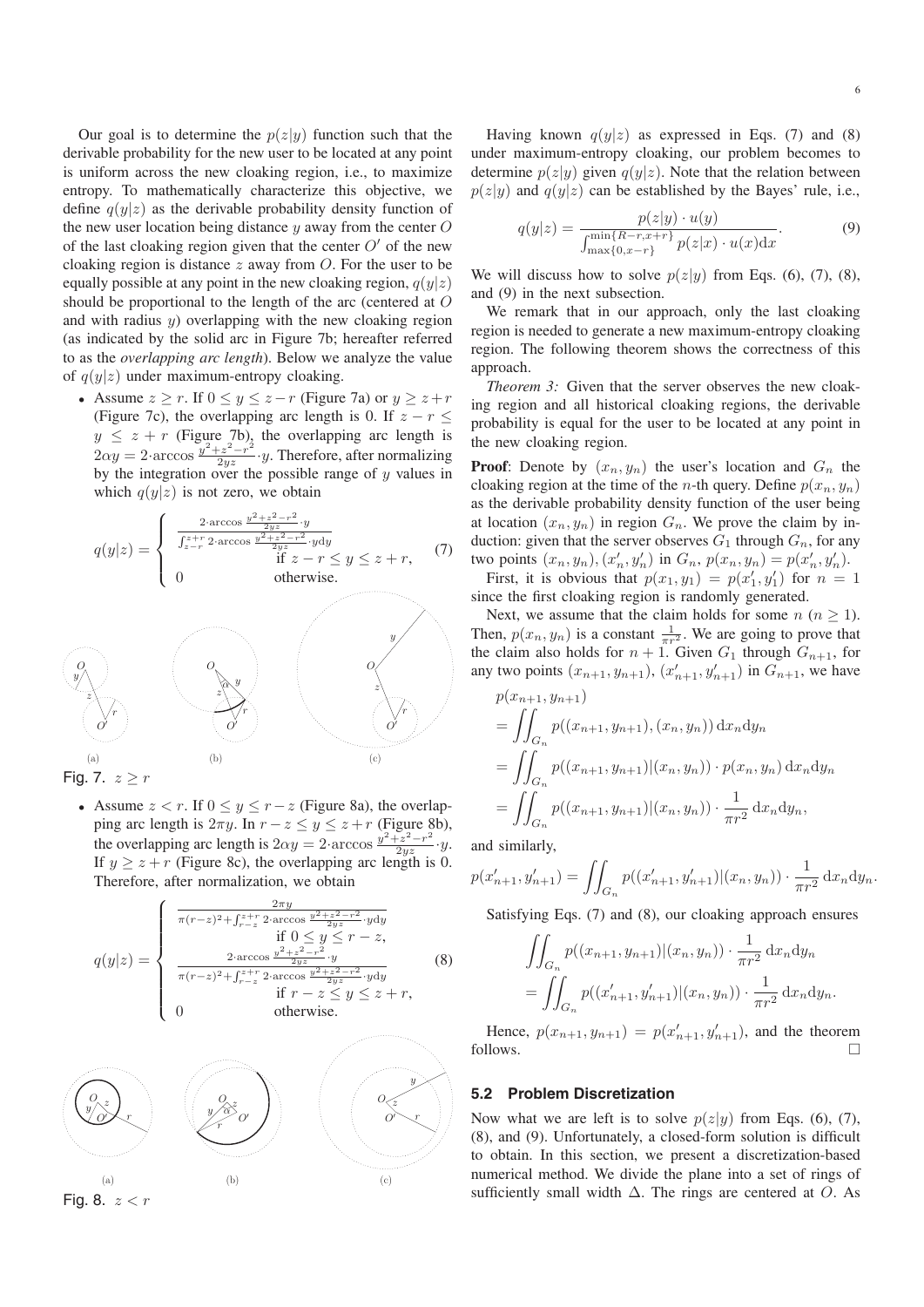shown in Figure 9, ring 1 is enclosed by a circle centered at O with a radius of  $\Delta$ , i.e., ring 1 contains all points that are within distance  $\Delta$  from O. For each  $i > 1$ , ring i is enclosed by two circles centered at O with radii of  $(i - 1)\Delta$  and  $i\Delta$ respectively, i.e., ring i includes all points that are  $(i - 1)\Delta$ to  $i\Delta$  away from  $O$ .



#### Fig. 9. A Set of Rings

Without loss of generality, we assume that the radius of a region  $r = K\Delta$ , and the farthest possible distance that the user can travel since the last query  $D = L\Delta$ , where K and L are integers. Based on the assumption of mobility pattern, the probability  $U(i)$  of the new user location being in ring i is given by  $U(i) = \int_{(i-1)\Delta}^{i\Delta} u(x) dx$ , and it follows that

$$
U(1) + U(2) + \cdots + U(L) = 1.
$$

We define  $Q(i|j)$  as the probability of the new user location being in ring  $i$  given that the center of the new region is in ring  $j$ . For ring  $i$ , we use the average radius of two enclosing circles (i.e.,  $(i\Delta + (i-1)\Delta)/2 = (i-1/2)\Delta)$  to approximate its distance to O. Thus, following Eqs. (7) and (8),  $Q(i|j)$  is given as follows. If  $j \geq K$ ,

$$
Q(i|j) = \begin{cases} \frac{\arccos \frac{(i-\frac{1}{2})^2 + (j-\frac{1}{2})^2 - K^2}{2(i-\frac{1}{2})(j-\frac{1}{2})}}{\sum_{m=j-K+1}^{j+K-1} \arccos \frac{(m-\frac{1}{2})^2 + (j-\frac{1}{2})^2 - K^2}{2(m-\frac{1}{2})(j-\frac{1}{2})} \cdot (m-\frac{1}{2})} \\ \text{if } j - K + 1 \le i \le j + K - 1, \\ 0 & \text{otherwise.} \end{cases} (10)
$$

If  $i < K$ .

$$
\label{eq:Q} \begin{aligned} Q(i|j) &= \\ \begin{cases} \frac{\pi(i-\frac{1}{2})}{\sum_{m=1}^{K-j}\pi(m-\frac{1}{2})+\sum_{m=K-j+1}^{j+K-1}\arccos{\frac{(m-\frac{1}{2})^2+(j-\frac{1}{2})^2-K^2}{2(m-\frac{1}{2})(j-\frac{1}{2})}}\cdot(m-\frac{1}{2})} \\ &\quad \text{if } 1\leq i\leq K-j, \\ \arccos{\frac{(i-\frac{1}{2})^2+(j-\frac{1}{2})^2-K^2}{2(i-\frac{1}{2})(j-\frac{1}{2})}}\cdot(i-\frac{1}{2}) \\ \sum_{m=1}^{K-j}\pi(m-\frac{1}{2})+\sum_{m=K-j+1}^{j+K-1}\arccos{\frac{(m-\frac{1}{2})^2+(j-\frac{1}{2})^2-K^2}{2(m-\frac{1}{2})(j-\frac{1}{2})}}\cdot(m-\frac{1}{2}) \\ &\quad \text{if } K-j+1\leq i\leq j+K-1, \\ 0 &\quad \text{otherwise}. \end{cases} \end{aligned}
$$

What we want to find out is  $P(j|i)$  — the probability of the center of the new region being in ring  $j$  given that the new user location is in ring  $i$ . Following Eq.  $(6)$ , the definable probabilities are listed as a matrix in Figure 10. The sum of each row in the matrix equals 1, i.e.,  $\sum_{j=\max\{1,i-K+1\}}^{\min\{L-K+1,i+K-1\}} P(j|i) = 1.$  After discretization, our problem becomes to determine  $P(j|i)$ After discretization, our problem becomes to determine  $P(j|i)$ given  $Q(i|j)$  as expressed in Eqs. (10) and (11).

Following the Bayes' rule, for any  $i$  and  $j$ ,

$$
P(j|i) = \frac{Q(i|j)}{U(i)} \cdot \sum_{m} (P(j|m) \cdot U(m)).
$$

Let  $v_j = \sum_m (P(j|m) \cdot U(m))$ . Thus, we have

$$
P(j|i) = \frac{Q(i|j)}{U(i)} \cdot v_j.
$$
\n(12)

The matrix we want to compute can be rewritten as shown in Figure 11. Our problem further becomes to find  $v_1, v_2, \cdots, v_{L-K+1}$  such that the sum of each row in the matrix equals 1:

$$
\begin{cases}\n\sum_{j=\max\{1,i-K+1\}}^{\min\{L-K+1,i+K-1\}} P(j|i) \\
= \sum_{j=\max\{1,i-K+1\}}^{\min\{L-K+1\}} \frac{Q(i|j)}{U(i)} v_j = 1, \ 1 \le i \le L, \quad (13) \\
v_j \ge 0, \qquad 1 \le j \le L-K+1.\n\end{cases}
$$

#### **5.3 Practical Cloaking Algorithms**

The linear equation set (13) does not always have a feasible solution since the number of equations  $(L)$  is more than the number of variables  $(L - K + 1)$ . Thus, we have to relax some of the constraints. To this end, we allow the sum of each row in the matrix to be less than 1, i.e., user locations may not be cloaked for some queries. Thus, the set of linear equations is relaxed to

$$
\begin{cases} \sum_{j=\max\{1,i-K+1\}}^{\min\{L-K+1,i+K-1\}} \frac{Q(i|j)}{U(i)} v_j \le 1, & 1 \le i \le L, \\ v_j \ge 0, & 1 \le j \le L-K+1. \end{cases}
$$
 (14)

To protect location privacy, the queries whose locations are not cloaked will be *blocked* and are not sent to the LBS server. To answer blocked queries, we propose to cache the last result superset for potential reuse. Note that the amount of cache memory needed is minimal since only the result superset for the last query is cached. In fact, if a new query is issued from ring i ≤ K (i.e., from the last cloaking region; called *inner query*), we should block it in order to save communication cost as the precise results can be computed from the cached result superset. Thus, all the inner queries are blocked, except those sent to the server to achieve optimal cloaking. On the other hand, if a query issued from ring  $i > K$  (called *outer query*) is blocked, the client might obtain inaccurate query results on the cached result superset and, hence, the accuracy of query results might be sacrificed. Therefore, we formulate two linear programs with different objective functions:

## (11) **MaxAccu Cloak:**

minimize 
$$
(1 - \sum_{i=K+1}^{L} \sum_{j=\max\{1,i-K+1\}}^{\min\{L-K+1,i+K-1\}} \frac{Q(i|j)}{U(i)} v_j)(15)
$$
  
MinComm\_Cloak:

minimize 
$$
(1 - \sum_{i=K+1}^{L} \sum_{j=\max\{1, i-K+1\}}^{\min\{L-K+1, i+K-1\}} \frac{Q(i|j)}{U(i)} v_j)
$$

$$
-(1 - \sum_{i=1}^{K} \sum_{j=\max\{1, i-K+1\}}^{\min\{L-K+1, i+K-1\}} \frac{Q(i|j)}{U(i)} v_j)
$$
(16)

The first objective function MaxAccu Cloak attempts to minimize the outer query blocking probability for  $i = K +$  $1, K + 2, \dots, L$ , thereby maximizing the query accuracy. In contrast, the second MinComm Cloak trades query accuracy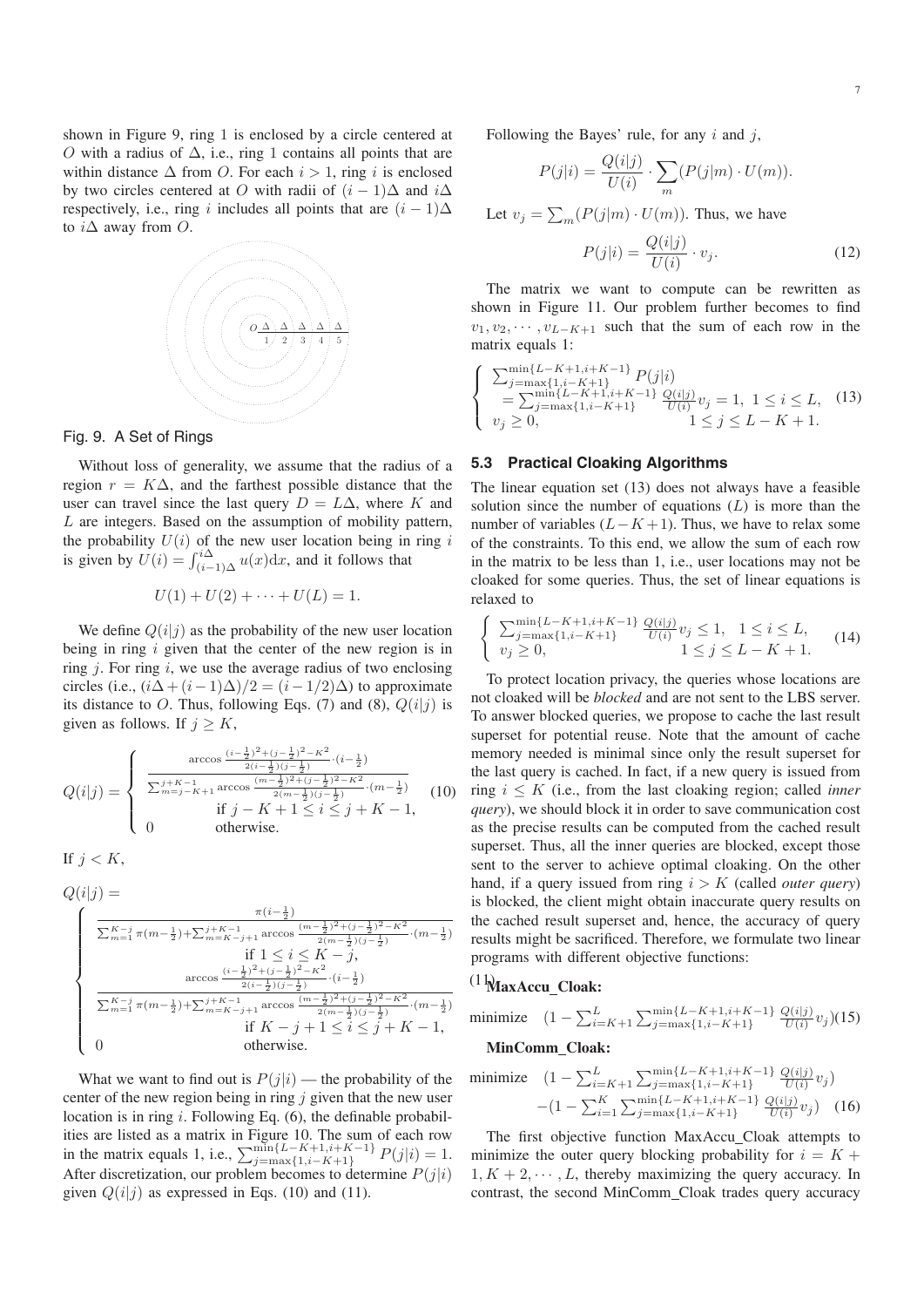

Fig. 10. Probability Matrix (showing the upper-left corner and lower-right corner only)



Fig. 11. Rewritten Probability Matrix (showing the upper-left corner and lower-right corner only)

for communication cost. It also aims to maximize the inner query blocking probability for  $i = 1, 2, \dots, K$  to increase the result reuse rate and save remote queries. The performance of these two cloaking algorithms will be evaluated by experiments in Section 7.3.

On solving the linear program and obtaining  $v_1, v_2, \cdots, v_{L-K+1}$ , we can compute  $P(j|i)$ 's using Eq. (12). Then, given a new query with user location in ring *i*, the query has a probability of  $(1 - \sum_j P(j|i))$  to be<br>blocked. If the query is not blocked, the distance between blocked. If the query is not blocked, the distance between the new cloaking region and the last cloaking region can be randomly generated based on the probabilities of  $P(j|i)$ 's. Given the distance, the center of the new cloaking region can be randomly generated on the corresponding arc. A summary of the optimal mobile-aware cloaking technique is described in Algorithm 1.

## **6 REGION-BASED QUERY PROCESSING**

This section discusses how to process circular-region-based queries on the server side. The evaluation of a region-based range query is straightforward since it is still a range query (with an extended range), which simply retrieves all the objects within the spatial range. Thus, we focus on the evaluation of circular-region-based kNN queries (hereafter called kCRNN queries) in this section. Following Theorem 1, the results of a  $kCRNN$  query include all the objects in the circular region as well as the kNNs of the points on the perimeter of the circle (denoted by  $\Omega$ ).

**Algorithm 1** Mobility-Aware Location Cloaking

**Input:** mobility pattern  $U(\cdot)$ , last cloaking region centered at  $O$ , new user location in ring  $i$ 

**Output:** the center of the new cloaking region **Procedure:**

- 1: compute  $Q(i|j)$ 's using Eqs. (10) and (11)
- 2: construct a linear program formed by Eqs. (14) and (15) (for MaxAccu Cloak), or Eqs. (14) and (16) (for Min-Comm Cloak), depending on the performance objective
- 3: solve the linear program to get  $v_i$ 's
- 4: compute  $P(j|i)$ 's using Eq. (12)
- 5: determine whether the query is blocked based on the probability of  $(1 - \sum_j P(j|i))$ <br>if the query is not blocked the
- 6: **if** the query is not blocked **then**
- 7: generate the distance of the new cloaking region from O by following  $P(j|i)$ 's
- 8: randomly generate the center of the new region on the corresponding arc

In the following, we propose two  $kCRNN$  processing algorithms: a *bulk* algorithm that generates the query results all at once at the end of query evaluation and a *progressive* algorithm that produces the results incrementally during query evaluation.

## **6.1 Bulk Query Processing of** k**CRNN**

Denote the set of spatial objects by  $\{p_1, p_2, \dots, p_M\}$ . The basic idea is to scan the objects one by one, and during each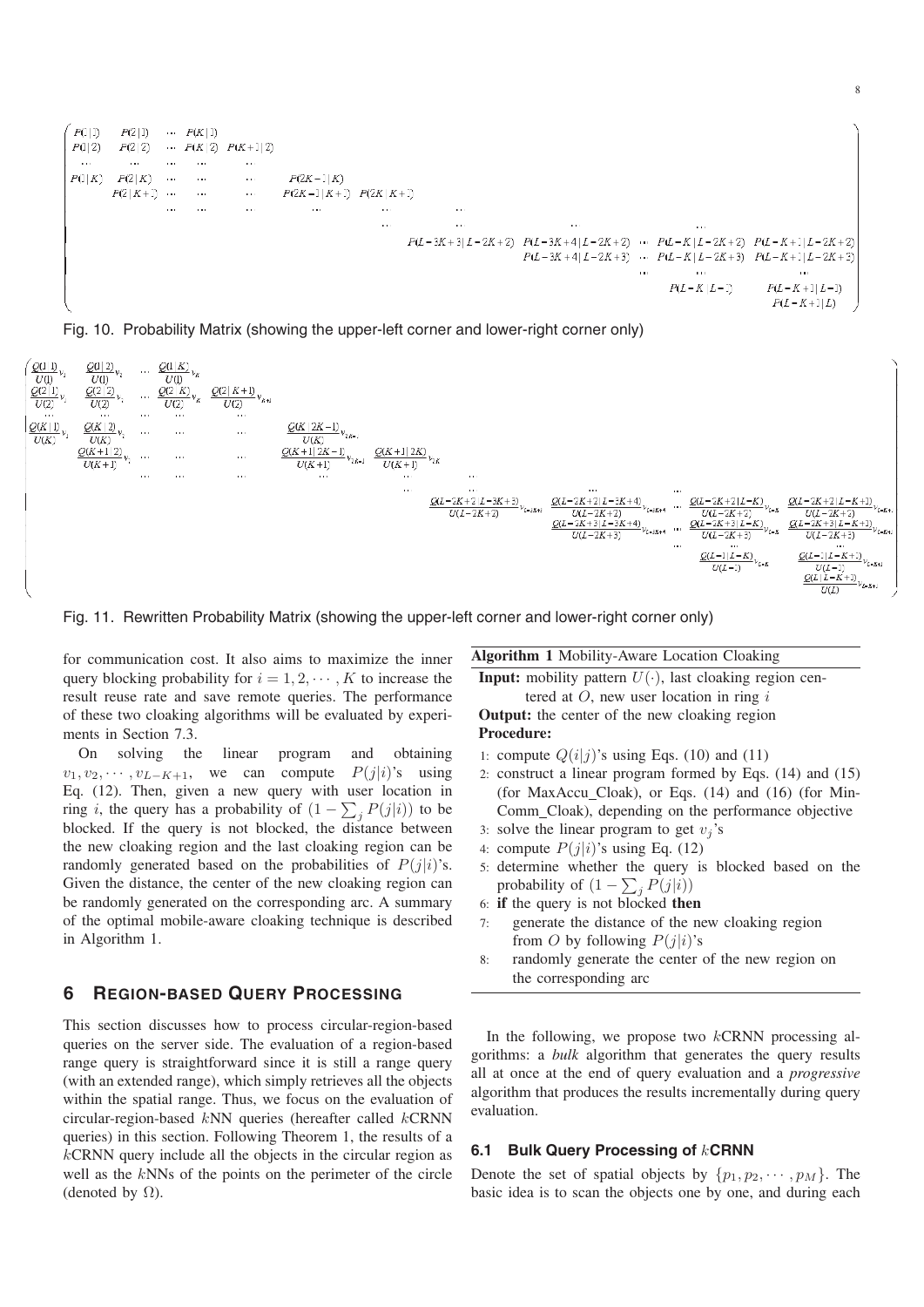

Fig. 12. Finding kCRNN Results

scan we maintain the set of arcs on  $\Omega$  for each object to which this object is the 1st, 2nd,  $\cdots$ , and k-th NN. The example shown in Figure 12a is used to illustrate the idea for a 2CRNN query. Suppose that there are three objects  $p_1$ ,  $p_2$ , and  $p_3$ . Initially  $p_1$  is the 1st NN to the circumference  $\Omega$ . Then,  $p_2$  is scanned, and the perpendicular bisector of  $p_1$  and  $p_2$  splits  $\Omega$ into arcs  $\alpha$  and  $\beta$ . As a result,  $p_2$  takes the place of  $p_1$  to be the 1st NN to  $\beta - p_1$  is the 1st NN to  $\alpha$  and the 2nd NN to  $\beta$ ;  $p_2$ is the 1st NN to  $\beta$  and the 2nd NN to  $\alpha$ . Next,  $p_3$  is scanned and we check it against  $p_1$  and  $p_2$ . The perpendicular bisectors further split  $\alpha$  into  $\alpha_1$ ,  $\alpha_2$ , and  $\alpha_3$ , and split  $\beta$  into  $\beta_1$ ,  $\beta_2$ , and  $\beta_3$ . Now  $p_3$  takes the place of  $p_1$  to be the 1st NN for  $\alpha_3$  and the 2nd NN for  $\beta_2$ ;  $p_3$  takes the place of  $p_2$  to be the 2nd NN for  $\alpha_2$  and the 1st NN for  $\beta_1$ . In general, when object  $p_i$  is scanned, initially we assume that  $p_i$  is farther away from any arc than any candidate kCRNN result. Afterwards, we check  $p_i$  against each  $p_j$  in the candidate kCRNN result set. Given a  $p_i$ , the perpendicular bisector of  $p_i$  and  $p_i$  splits the existing arcs at two points at most. For each of the arcs located on the  $p_i$  side of the perpendicular bisector,  $p_j$  moves backward in the kNN list (e.g., the 2nd NN becomes the 2rd NN), while the kNN list (e.g., the 2nd NN becomes the 3rd NN), while  $p_i$  advances in the kNN list (e.g., the 3rd NN becomes the<br>2nd NN<sub>D</sub> 4 fter each seen, these shiests which have at locate 2nd NN). After each scan, those objects which have at least one *l*-th-NN arc ( $l \leq k$ ) constitute the candidate set of *k*CRNN results. The final kCRNN results of  $\Omega$  is obtained by scanning the entire set of objects. Recall that the results of a kCRNN query also include all the objects in the circular region. Thus, when scanning the objects, the algorithm also checks whether they are in the circular region and if so, includes them in the final kCRNN results.

Furthermore, in order to speed up the convergence of the

**Algorithm 2** Bulk Query Processing of kCRNN

**Input:** query circle  $\Omega$  with radius r, spatial object set S **Output:** the kCRNN results of  $\Omega$ 

#### **Procedure:**

- 1: enqueue the objects in  $S$  into a priority queue in increasing order of their (minimum) distances to  $\Omega$  (denoted by  $minDist(p_i, \Omega)$
- 2: dequeue the first object  $p_1$
- 3:  $\mathcal{F}(p_1,\Omega) := 1 \mathcal{U} \mathcal{F}(p_i,\widehat{ab})$  maintains order of  $p_i$  to  $\widehat{ab}$
- 4: cand\_kCRNN\_results :=  $\{p_1\}$
- 5:  $max_kNN\_dist := \infty$
- 
- 6: dequeue the next object  $p_i$ <br>7: **while**  $minDist(p_i, \Omega) < 2$ 7: **while**  $minDist(p_i, \Omega) < 2r + max\_kNN\_dist$  **do**<br>8: **if**  $p_i$  is inside  $\Omega$  **then**
- 
- 8: **if**  $p_i$  is inside  $\Omega$  **then**<br>9: *in circle results* 9: in\_circle\_results := in\_circle\_results  $\cup p_i$ <br>10: initialize  $\mathcal{F}(p_i, \hat{ab})$  := |cand kCRNN results

initialize  $\mathcal{F}(p_i, \hat{ab}) \coloneqq |cand\_kCRNN\_results| + 1$ for any arc  $\hat{ab}$  // initially assuming  $p_i$  is farther  $\frac{1}{1}$  than any candidate  $kCRNN$  result

- 
- 11: **for** each object  $p_j$  in cand  $kCRNN\_result$  **do**<br>12: **split existing arcs by**  $\perp p_i p_j$  **the perpendicu** split existing arcs by  $\perp p_i p_j$  — the perpendicular bisector of  $p_i$  and  $p_j$
- 13: **for** any arc  $\hat{ab}$  located on  $p_i$  side of  $\perp p_i p_j$  **do**<br>14: **if** entry  $\mathcal{F}(p_i, \hat{ab})$  exists **then**  $\mathcal{F}(p_i, \hat{ab})$ ++

14: **if** entry 
$$
\mathcal{F}(p_j, \hat{ab})
$$
 exists **then**  $\mathcal{F}(p_j, \hat{ab})$ +  
\n// move  $p_j$  backward in the kNN list

15:  $\mathcal{F}(p_i, \hat{a}\hat{b})$  – // move  $p_i$  forward in the list

- 16: let S be the set of scanned objects including  $p_i$ ; cand  $kCRNN$  results :=
	- $\{p \mid p \in S, \exists \text{ an arc } ab, \mathcal{F}(p, ab) \leq k\}$
- 17: remove  $\mathcal{F}()$  entries with  $\mathcal{F}(p, a\overline{b}) > k$  for  $p \in S$ <br>18: **if**  $i = k$  **then** max kNN dist = minDist(p<sub>i</sub>,  $\Omega$
- 18: **if**  $i = k$  **then**  $max\_kNN\_dist = minDist(p_i, \Omega)$ <br>19: dequeue the next object  $p_i$ .
- dequeue the next object  $p_i$
- 20: return in\_circle\_results  $\cup$  cand\_kNN\_results as the final results

 $kCRNN$  candidate set, we sort the objects and apply a heuristic (Heuristic 1) to scan the objects closest to  $\Omega$  first because they are most likely to appear in the final kCRNN results.

*Heuristic 1:* The objects are sorted and scanned in the increasing order of their minimum distances to  $\Omega$ . And those objects whose minimum distances to  $\Omega$  are  $2r$  (r is the radius of Ω) farther than the k-th NN of  $Ω$  are removed from scanning.

The second statement of Heuristic 1 sets a stop condition for the scan, because those objects that are 2r farther from  $\Omega$ than the current k-th NN of  $\Omega$  must be farther away from any point on  $Ω$  than the current kNNs of  $Ω$ . This can be explained in Figure 12b for the same 2CRNN query as in Figure 12a. For the moment,  $p_1$ ,  $p_2$ , and  $p_3$  are the 2CRNNs of  $\Omega$  and  $p_2$ is the second NN of  $\Omega$ . The minimum distance from  $p_2$  to  $\Omega$ , denoted by  $max$  kNN dist, is used to prune faraway objects in future search. More specifically, if any object is more than  $2r + max$  kNN dist away from any point on  $\Omega$  (i.e., outside the outermost circle in Figure 12b), the object does not need to be scanned since it must be farther away from any point on  $\Omega$  than  $p_2$  and  $p_3$ .

The complete query processing algorithm is described in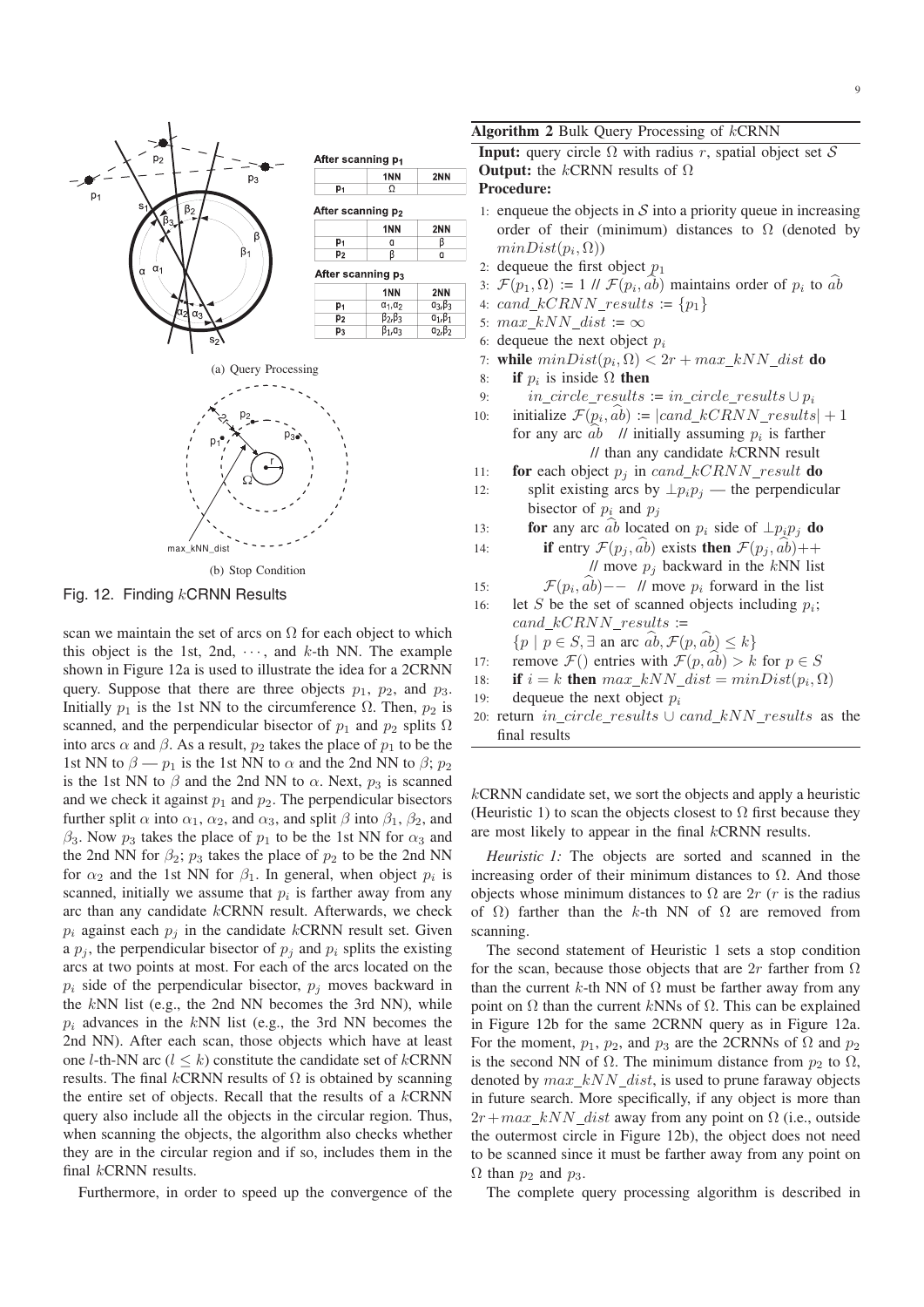Algorithm 2, where the data structure  $\mathcal{F}(p_i, \hat{ab})$  maintains the order of object  $p_i$  to arc  $\hat{ab}$ . We call it a *bulk* algorithm as all the candidate  $kCRNN$  results are finalized at the end of query evaluation.

We now analyze the complexity of Algorithm 2. Given a  $kCRNN$  query with  $M$  objects, the while loop iterates through at most M scans. Since each scan increases the number of arcs by 2M in the worst case, the total number of arcs for all candidate kCRNN results is bounded by  $\mathcal{O}(M^2)$ . Each arc can appear in the arc sets of at most  $k$  objects. Thus, the worstcase storage complexity is  $O(kM^2)$ . For the time complexity, each  $\mathcal{F}(p_i, ab)$  entry may be updated at most M times, once in each scan. Hence, the worst-case time complexity is  $\mathcal{O}(kM^3)$ . Nevertheless, in practice the cost would be far less because the candidate set of kCRNN results is normally not large and the scanning may terminate early with the stop condition proposed in Heuristic 1.

#### **6.2 Progressive Query Processing of** k**CRNN**

The bulk query processing algorithm generates the  $kCRNN$ results at the end of query evaluation. Therefore, the server cannot start transmitting the results to the client until the end of query evaluation. We now propose an alternative *progressive* query processing algorithm to parallelize the query evaluation and result transmission.

The idea is to determine whether an object will be a final kCRNN result earlier. The query progressing procedure remains the same as in Algorithm 2 except that i) any object in in circle results is immediately returned to the client when it is scanned, and ii) after the scan of each object, we add a checking procedure (see Algorithm 3). We randomly pick an unchecked split point on  $\Omega$  as the check point, and go through the list of unscanned objects to compute its full kNN results. If any of the kNN results has not been returned to the client, it is output for immediate transmission. For our running example shown in Figure 12a, after scanning  $p_2$ , we may select  $s_1$ as the check point. We then compute  $s_1$ 's 2NN results as  $p_1$ and  $p_2$  and return them immediately. Compared to the bulk query processing, since the checking procedure here incurs extra overhead, the overall query processing time would be increased. Nevertheless, the worst-case time complexity remains  $O(kM^3)$  since the checking procedure adds a complexity of  $\mathcal{O}(kM^2)$  only. On the other hand, the progressive algorithm can start returning the kCRNN results earlier and, hence, is likely to result in a shorter user-perceived response time, as will be demonstrated in Section 7.4.

#### **7 PERFORMANCE EVALUATION**

#### **7.1 Experiment Setup**

We have developed a testbed [7] to evaluate the performance of the proposed location cloaking and query processing algorithms. The client-side query interface and location cloaking agent were implemented on an O2 Xda Atom Exec PDA with Intel PXA 27x 520 MHz Processor and 64 MB RAM. The PDA supports GSM/GPRS/EGDE and WiFi communications. The LBS server was implemented on a Redhat 7.3 Linux **Algorithm 3** Checking Procedure in Progressive Query Processing of kCRNN

**Input:**  $\mathcal{F}(p_i, ab)$  entries, the queue of unscanned objects **Output:** the kNN results of a check point

- **Procedure:** // this procedure is added to between // lines 17 and 18 of Algorithm 2
- 1: randomly select an unchecked split point s as the check point
- 2: retrieve the tentative kNN results of s:  $\{p \mid \mathcal{F}(p, a\hat{b})\leq$  $k, s \in ab$
- 3:  $current\_kNN\_distance$  := distance of the current k-th NN
- 4: dequeue the next object  $p_i$ <br>5: while  $minDist(p_i, \Omega) < \epsilon$
- 5: **while**  $minDist(p_i, \Omega) < current\_kNN\_distance$  **do**<br>6. **if**  $Dist(p_i, s) < current\_kNN$  distance **then**
- 6: **if**  $Dist(p_i, s) < current\_kNN\_distance$  **then**<br>7: **update the tentative kNN results**
- update the tentative  $kNN$  results
- 8: update current kNN distance
- 9: dequeue the next object  $p_i$
- 10: return the final  $kNN$  results if not yet

| <b>Parameter</b>          | <b>Setting</b>    |
|---------------------------|-------------------|
| $kNN$ Query $(k)$         |                   |
| Ouery Interval $(I)$      | $4 \, min$        |
| Privacy Requirement $(r)$ | 0.001             |
| Spatial Object Set Size   | 2,249,727 objects |
| Object Record Size        | $1 \; k \cdot b$  |
| <b>Ouery Size</b>         | 20 bytes          |
| Data Transfer Rate        | 114 kbps          |

TABLE 1 Default Parameter Settings

server with Intel Xeon 2.80 GHz processor and 2 GB RAM. We assume that the client and the server communicate through a wireless network at a data transfer rate of 114 kbps.

The spatial object set used in the experiments contains 2,249,727 objects representing the centroids of the street segments in California [24]. We normalize the data space to a unit space and index the spatial objects by an R-tree (with a page fanout of 200 and a page occupancy of 70%) [13]. The size of an object record is set at  $1 kb$ . To evaluate a  $kCRNN$ query of a circle  $\Omega$ , we first use our previously developed method [15] as a pre-process to retrieve the kNN results for the minimum bounding rectangle of  $\Omega$ . By definition, this set of kNN results is a superset of  $\Omega$ 's kCRNN results. The kCRNN processing algorithms developed in Section 6 are then applied on this superset to get the kCRNN results of  $\Omega$ .

We simulate a well-known random walk model [17], in which the user moves in steps. In each step, the user selects a speed and travels along an arbitrary direction for a duration of 2 min. We test two speed settings: 1) constant speed: the moving speed is fixed at  $0.0003 / min$ ; 2) random speed: for each step, a speed is randomly selected from a range of  $[0.0001/min, 0.0005/min]$ . By default, the random speed setting is adopted. The user makes privacy-conscious kNN queries from time to time. The query interval  $I$  is set at 4 min by default. The user specifies the privacy requirement by a radius  $r$  (i.e., the minimum acceptable cloaking area is  $\pi r^2$ ), with a default setting of 0.001. The size of a kNN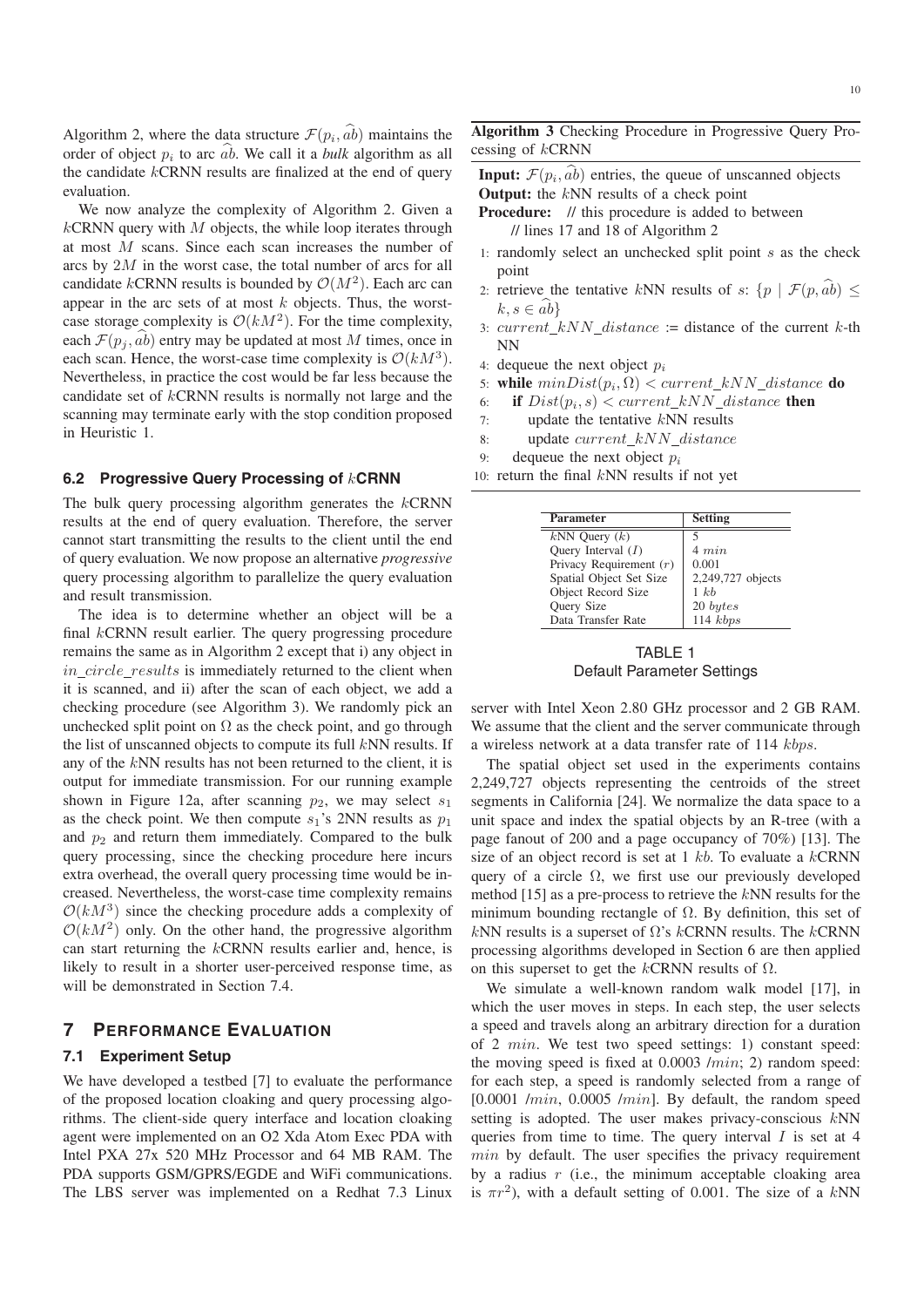query message is set at 20 bytes. For the numerical method of optimal location cloaking,  $\Delta$  is set at 0.0001, and the Simplex algorithm is employed to solve the linear program. The default parameter settings are summarized in Table 1. The experimental results reported below are averaged over 1,000 randomly generated queries.

#### **7.2 Effectiveness of Mobility-Aware Cloaking**

In this section, we compare the proposed optimal mobilityaware cloaking technique (Algorithm 1) against the isolated cloaking scheme (described at the beginning of Section 5). For both the optimal and isolated cloaking techniques, initially a cloaking region is randomly generated based on the user location. In other words, the user is equally likely to be at any location in the cloaking region. We measure the quality of the cloaking region for a subsequent query in terms of entropy based on 1,500 sample locations and 1,000 random queries. As shown in Figures 13a and 13b, when the query interval is small (i.e., 1 min), the entropy of isolated cloaking is nearly 20% lower than that of optimal cloaking for all queries tested. With increasing query interval, the average entropy of isolated cloaking improves (see Figure 13c) but is still far lower than that of optimal cloaking. When the query interval is 8 min, Figures 13a and 13b show that the entropy of isolated cloaking is 40% lower than that of optimal cloaking for over 15% of the queries tested and 20% lower for over 40% of the queries tested. Note that the results shown here are for one successive query only. With more successive queries, the quality of isolated cloaking would further degrade.

To highlight the benefit of achieving higher entropy, we conduct two possible attacks. Recall that through trace analysis attacks, the LBS server can derive the probabilities of the user being at different locations in a cloaking region. The first attack attempts to limit the possible user location to a sub-region with 95% confidence. The second attack calculates the highest aggregate probability for any sub-region with size equal to 5% of the cloaking region. Figures 14a and 14b show the results when the number of historical cloaking regions used in trace analysis attacks is increased from 1 to 10. We can see from the results that our optimal cloaking is robust against the attacks: for example, concerning the first attack (Figure 14a), the sub-region size is as large as 95% of the cloaking region since the derivable probability for the user to be at any location is uniform across the region. In contrast, with the same level of confidence, the sub-region size under isolated cloaking could be much smaller due to a skewed probability distribution (see Figure 14c for a sample distribution we observed in the experiment). Similarly, concerning the second attack (Figure 14b), under isolated cloaking, the server would be able to derive the probability for the user to be in a subregion of 5% size of the cloaking region with a confidence of 16%-99%. The confidence for the same sub-region is only 5% under optimal cloaking.

## **7.3 Comparison of Mobility-Aware Cloaking Algorithms**

This section compares the two cloaking algorithms developed in Section 5 based on the optimal cloaking technique, namely MaxAccu Cloak (abbreviated as *MaxAccu*) and Min-Comm Cloak (abbreviated as *MinComm*). Recall that Max-Accu aims at a higher query accuracy by minimizing the outer query blocking probability while MinComm attempts to achieve a balance between communication cost and query accuracy by maximizing the inner query blocking probability at the same time.

As shown in Figure 15a, MaxAccu has an outer query blocking probability of zero. Hence, its query results are 100% accurate as shown in Figure 15b. In contrast, MinComm has an outer query blocking probability of about 15%. For those blocked outer queries, approximate results are obtained based on cached result supersets. Figure 15b shows that the average error (measured by the ratio of the distance of an approximate  $kNN$  result to the actual  $kNN$  distance) is pretty small. In the worst case, the approximate kNN distance is no more than 2.3 times of the actual distance.

Figure 15a also shows that MinComm has a much higher inner query blocking probability than MaxAccu. Recall that inner queries are sent to the server for evaluation merely for the purpose of optimal cloaking. They do not affect query accuracy but communication cost. With more queries (including both inner and outer queries) being blocked, the communication cost incurred by MinComm is about half that of MaxAccu (see Figure 15c).

#### **7.4 Comparison of** k**CRNN Query Algorithms**

In this section, we evaluate the performance of the *bulk* and *progressive* kCRNN query processing algorithms developed in Section 6. Figure 16 shows the user-perceived response time for both algorithms. When  $k$  or  $r$  is small, the bulk and progressive algorithms perform similarly. However, when  $k$ or  $r$  is large, the progressive algorithm clearly outperforms the bulk algorithm. To explain, we show in Figures 17a and 17b the timeline performance of two sample queries with  $r=0.25\times10^{-3}$  and  $r=4\times10^{-3}$ , respectively. For the query with  $r=0.25\times10^{-3}$  (Figure 17a), both the bulk and progressive algorithms took a short time to process. Thus, parallelizing the query evaluation and result transmission does not help a lot in user-perceived response time. On the other hand, when  $r=4\times10^{-3}$  (Figure 17b), the result superset size is large and the query requires a long time (over  $1000$  ms) to evaluate; then by returning the  $kCRNN$  results incrementally, the progressive algorithm completes the result transmission earlier.

#### **7.5 End-to-End System Performance**

This section evaluates the end-to-end system performance. In this set of experiments, we used the progressive  $kCRNN$ query processing. In addition to the MaxAccu and MinComm cloaking algorithms, the existing isolated cloaking method is also included for comparison. For all the cloaking algorithms, the inner queries (i.e., the queries inside the last cloaking region) reuse cached result supersets and compute their answers immediately. The inner queries are not sent to the server by default. However, with MaxAccu and MinComm, some of them might need to be sent to the server to achieve optimal cloaking, depending on the inner query blocking probability.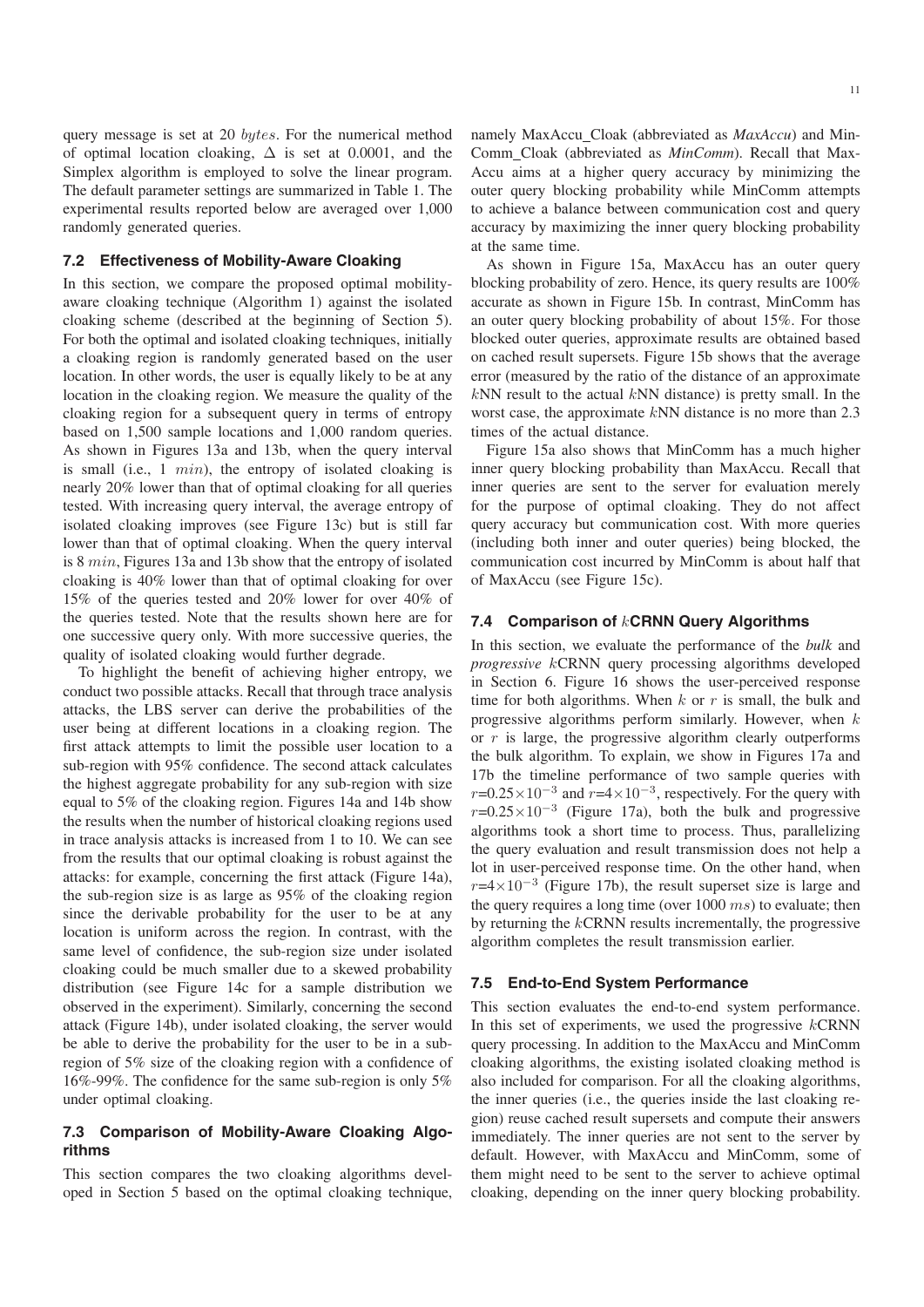

(a) Varying  $k (r = 0.001)$  (b) Varying Region Size  $(k = 5)$ 

Fig. 16. Performance Comparison of kCRNN Query Processing Algorithms

Moreover, as discussed before, the blocked outer queries for MaxAccu and MinComm compute their approximate kNN results based on cached result supersets.

Figures 18a and 18b show the average end-to-end query latency, which is defined as the period from the time when the user issues a location-based query to the time when the exact query results are obtained. It can be seen that MinComm outperforms MaxAccu in all cases tested. This is explained as follows. As shown in Figure 18c, the query evaluation and

result transmission time dominates the overall query latency. Since MinComm has a higher outer query blocking rate and hence a higher result reuse rate (Figure 18d), it results in a lower average query latency. For the same reason, MinComm outperforms Isolated when the region size is small (see Figure 18b). When the region size is large, Isolated performs better than both MaxAccu and MinComm due to a higher result reuse rate. Their relative performance is insensitive to the value of  $k$  (see Figure 18a).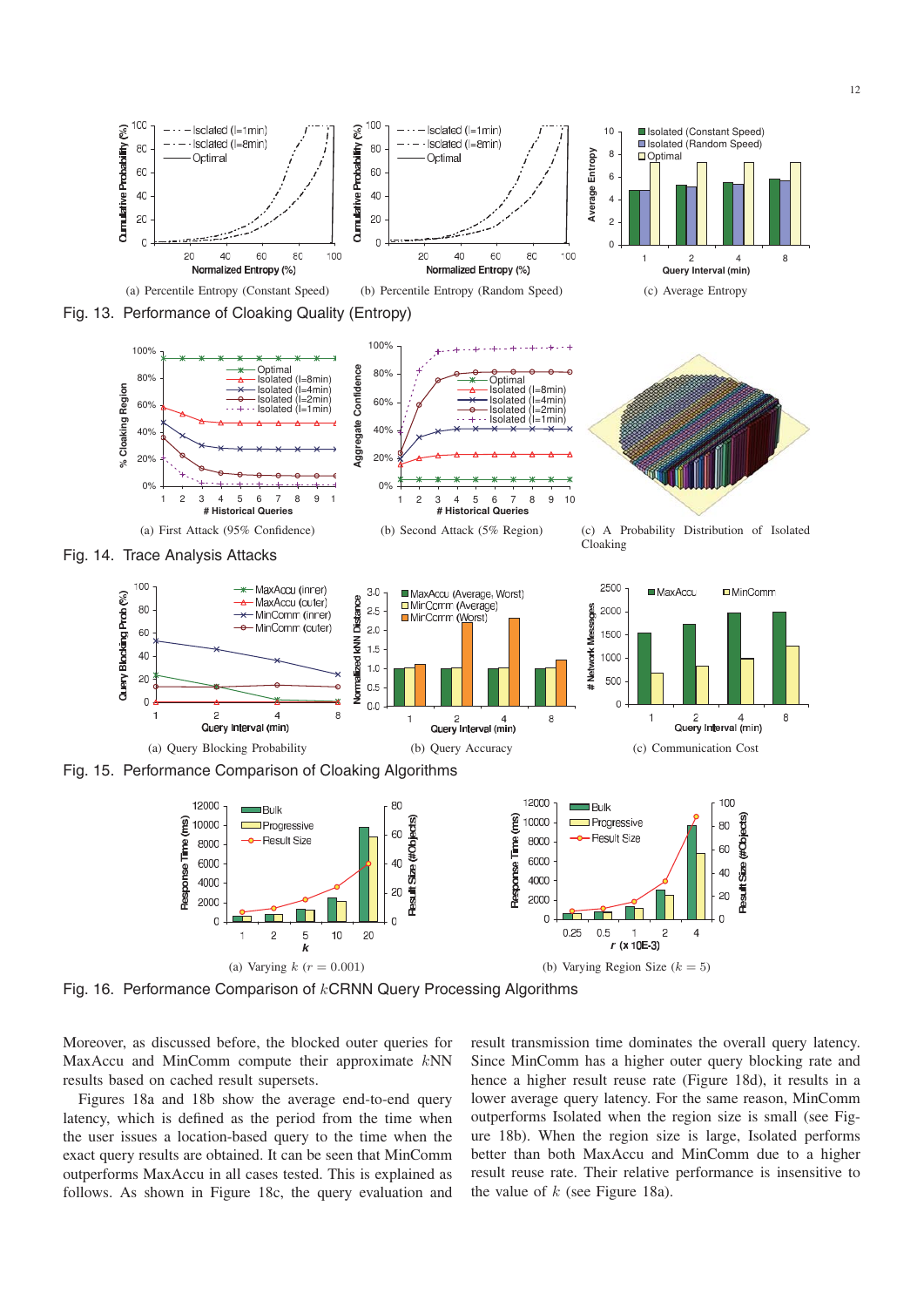

Fig. 18. End-to-End Performance

Figures 18e and 18f show the average amount of network traffic incurred for each query, which is a good indicator of energy consumption on the client. The less is the network traffic, the lower is the energy consumption. As expected, MinComm incurs less network traffic than MaxAccu due to a higher query blocking rate. Both MaxAccu and MinComm are competitive compared to Isolated; in particular MinComm outperforms Isolated for most cases tested. Summarizing the results of Figures 13 and 18, it can be concluded that the price to pay for resisting trace analysis attacks is not high. Our proposed MaxAccu and MinComm cloaking algorithms improve the cloaking quality over Isolated without compromising much on query latency or communication cost (and sometimes performing even better).

#### **8 CONCLUSION**

This paper has presented a complete study on processing privacy-conscious location-based queries in mobile environments. We have studied the representation of cloaking regions and showed that a circular region generally leads to a small result superset. We have developed a mobilityaware location cloaking technique to resist trace analysis attacks. Two cloaking algorithms, namely *MaxAccu Cloak* and *MinComm Cloak*, have been designed to favor different

performance objectives. We have also developed two efficient polynomial algorithms, namely *bulk* and *progressive*, for processing circular-region-based kNN queries. In addition, we have conducted simulation experiments to evaluate the proposed algorithms. Experimental results show that the mobilityaware cloaking algorithms is robust against trace analysis attacks without compromising much on query latency or communication cost. MaxAccu Cloak gets a 100% query accuracy while MinComm Cloak achieves a good balance between communication cost and query accuracy. It is also shown that the progressive query processing algorithm generally achieves a shorter user-perceived response time than the bulk algorithm.

As for future work, we are going to extend the mobilityaware location cloaking technique to other privacy metrics (e.g., the k-anonymity model and the l-diversity model) and road networks. We are also interested in investigating mobilityaware peer-to-peer cloaking techniques.

### **ACKNOWLEDGEMENTS**

The authors would like to thank the editor and anonymous reviewers for their valuable suggestions that significantly improved the quality of this paper. This work was supported by the Research Grants Council, Hong Kong SAR, China under